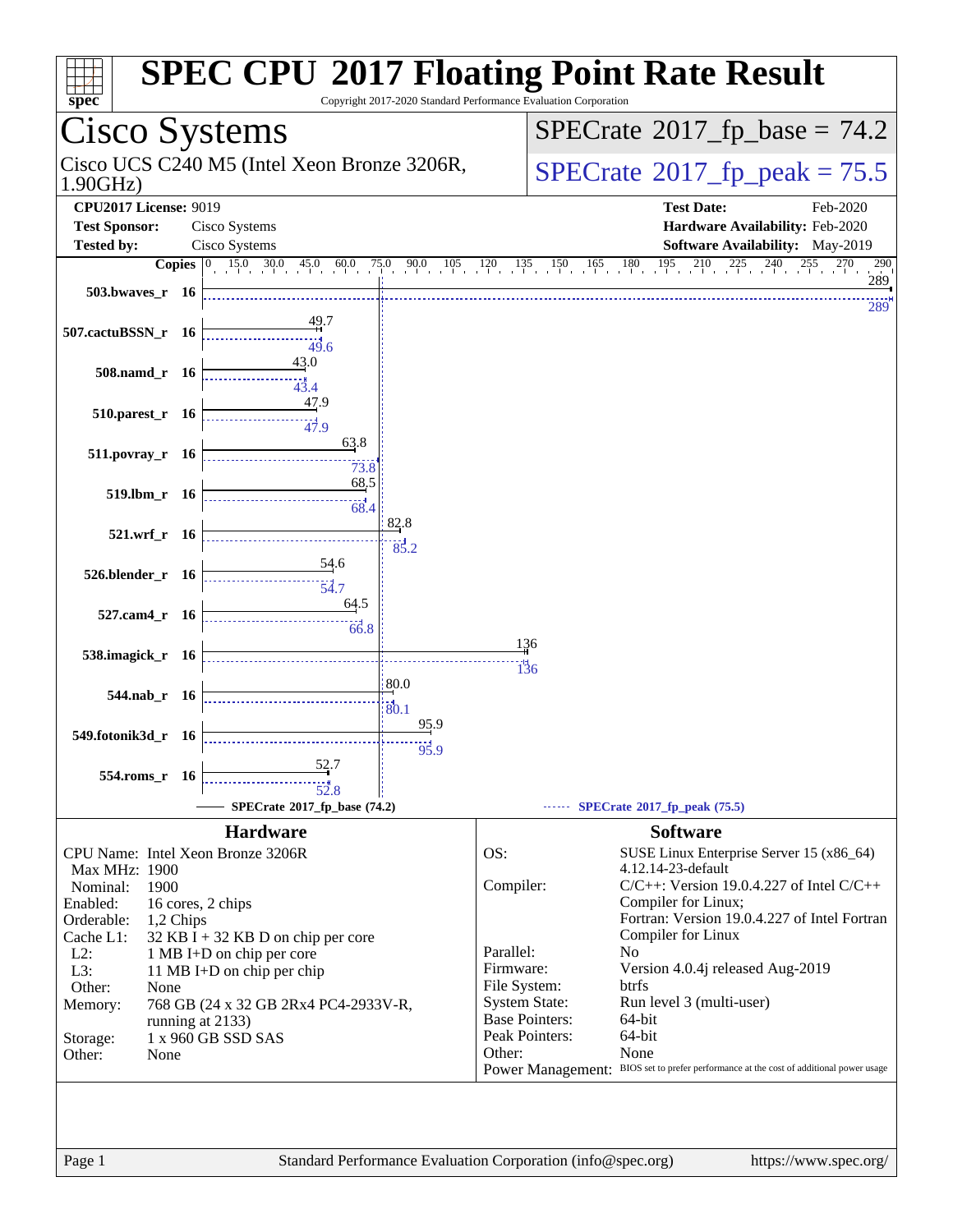

Copyright 2017-2020 Standard Performance Evaluation Corporation

### Cisco Systems

Cisco UCS C240 M5 (Intel Xeon Bronze 3206R,  $\vert$ [SPECrate](http://www.spec.org/auto/cpu2017/Docs/result-fields.html#SPECrate2017fppeak)<sup>®</sup>[2017\\_fp\\_peak = 7](http://www.spec.org/auto/cpu2017/Docs/result-fields.html#SPECrate2017fppeak)5.5

 $SPECrate$ <sup>®</sup>[2017\\_fp\\_base =](http://www.spec.org/auto/cpu2017/Docs/result-fields.html#SPECrate2017fpbase) 74.2

1.90GHz)

**[CPU2017 License:](http://www.spec.org/auto/cpu2017/Docs/result-fields.html#CPU2017License)** 9019 **[Test Date:](http://www.spec.org/auto/cpu2017/Docs/result-fields.html#TestDate)** Feb-2020

**[Test Sponsor:](http://www.spec.org/auto/cpu2017/Docs/result-fields.html#TestSponsor)** Cisco Systems **[Hardware Availability:](http://www.spec.org/auto/cpu2017/Docs/result-fields.html#HardwareAvailability)** Feb-2020 **[Tested by:](http://www.spec.org/auto/cpu2017/Docs/result-fields.html#Testedby)** Cisco Systems **[Software Availability:](http://www.spec.org/auto/cpu2017/Docs/result-fields.html#SoftwareAvailability)** May-2019

#### **[Results Table](http://www.spec.org/auto/cpu2017/Docs/result-fields.html#ResultsTable)**

|                                          | <b>Base</b>   |                |       |                |       | <b>Peak</b>    |       |               |                |              |                |              |                |              |
|------------------------------------------|---------------|----------------|-------|----------------|-------|----------------|-------|---------------|----------------|--------------|----------------|--------------|----------------|--------------|
| <b>Benchmark</b>                         | <b>Copies</b> | <b>Seconds</b> | Ratio | <b>Seconds</b> | Ratio | <b>Seconds</b> | Ratio | <b>Copies</b> | <b>Seconds</b> | <b>Ratio</b> | <b>Seconds</b> | <b>Ratio</b> | <b>Seconds</b> | <b>Ratio</b> |
| 503.bwayes r                             | 16            | 555            | 289   | 555            | 289   | 554            | 290   | 16            | 556            | 288          | 554            | 290          | 556            | <u>289</u>   |
| 507.cactuBSSN r                          | 16            | 407            | 49.7  | 423            | 47.8  | 407            | 49.7  | 16            | 409            | 49.6         | 406            | 49.8         | 408            | 49.6         |
| $508$ .namd $r$                          | 16            | 354            | 43.0  | 354            | 43.0  | 354            | 43.0  | 16            | 355            | 42.8         | 350            | 43.4         | 351            | 43.4         |
| 510.parest_r                             | 16            | 873            | 47.9  | 874            | 47.9  | 875            | 47.9  | 16            | 874            | 47.9         | 875            | 47.9         | 874            | 47.9         |
| 511.povray_r                             | 16            | 584            | 63.9  | 587            | 63.6  | 586            | 63.8  | 16            | 506            | 73.9         | 510            | 73.2         | 506            | 73.8         |
| 519.lbm_r                                | 16            | 246            | 68.4  | 246            | 68.5  | 246            | 68.5  | 16            | 247            | 68.3         | 246            | 68.5         | 247            | 68.4         |
| $521.wrf_r$                              | 16            | 432            | 83.0  | 434            | 82.7  | 433            | 82.8  | 16            | 421            | 85.2         | 421            | 85.2         | 422            | 84.9         |
| 526.blender r                            | 16            | 445            | 54.7  | 446            | 54.6  | 446            | 54.6  | 16            | 446            | 54.7         | 446            | 54.6         | 446            | 54.7         |
| 527.cam4 r                               | 16            | 434            | 64.5  | 434            | 64.5  | 434            | 64.5  | 16            | 419            | 66.8         | 419            | 66.8         | 419            | 66.7         |
| 538.imagick_r                            | 16            | 294            | 135   | 292            | 136   | 292            | 136   | 16            | 292            | 136          | 291            | 137          | 295            | 135          |
| $544$ .nab_r                             | 16            | 336            | 80.1  | 337            | 79.9  | 336            | 80.0  | 16            | 336            | 80.1         | 336            | 80.1         | 336            | 80.2         |
| 549.fotonik3d r                          | 16            | 650            | 95.9  | 650            | 95.9  | 651            | 95.8  | 16            | 651            | 95.8         | 650            | 95.9         | 650            | 96.0         |
| 554.roms r                               | 16            | 485            | 52.4  | 480            | 52.9  | 482            | 52.7  | 16            | 484            | 52.5         | 481            | 52.8         | 478            | 53.2         |
| $SPECrate^{\circ}2017$ fp base =<br>74.2 |               |                |       |                |       |                |       |               |                |              |                |              |                |              |

**[SPECrate](http://www.spec.org/auto/cpu2017/Docs/result-fields.html#SPECrate2017fppeak)[2017\\_fp\\_peak =](http://www.spec.org/auto/cpu2017/Docs/result-fields.html#SPECrate2017fppeak) 75.5**

Results appear in the [order in which they were run.](http://www.spec.org/auto/cpu2017/Docs/result-fields.html#RunOrder) Bold underlined text [indicates a median measurement.](http://www.spec.org/auto/cpu2017/Docs/result-fields.html#Median)

#### **[Submit Notes](http://www.spec.org/auto/cpu2017/Docs/result-fields.html#SubmitNotes)**

 The numactl mechanism was used to bind copies to processors. The config file option 'submit' was used to generate numactl commands to bind each copy to a specific processor. For details, please see the config file.

### **[Operating System Notes](http://www.spec.org/auto/cpu2017/Docs/result-fields.html#OperatingSystemNotes)**

Stack size set to unlimited using "ulimit -s unlimited"

### **[Environment Variables Notes](http://www.spec.org/auto/cpu2017/Docs/result-fields.html#EnvironmentVariablesNotes)**

Environment variables set by runcpu before the start of the run: LD\_LIBRARY\_PATH = "/home/cpu2017/lib/intel64"

### **[General Notes](http://www.spec.org/auto/cpu2017/Docs/result-fields.html#GeneralNotes)**

 Binaries compiled on a system with 1x Intel Core i9-7900X CPU + 32GB RAM memory using Redhat Enterprise Linux 7.5 Transparent Huge Pages enabled by default Prior to runcpu invocation Filesystem page cache synced and cleared with: sync; echo 3> /proc/sys/vm/drop\_caches runcpu command invoked through numactl i.e.:

**(Continued on next page)**

| Page 2<br>Standard Performance Evaluation Corporation (info@spec.org)<br>https://www.spec.org/ |
|------------------------------------------------------------------------------------------------|
|------------------------------------------------------------------------------------------------|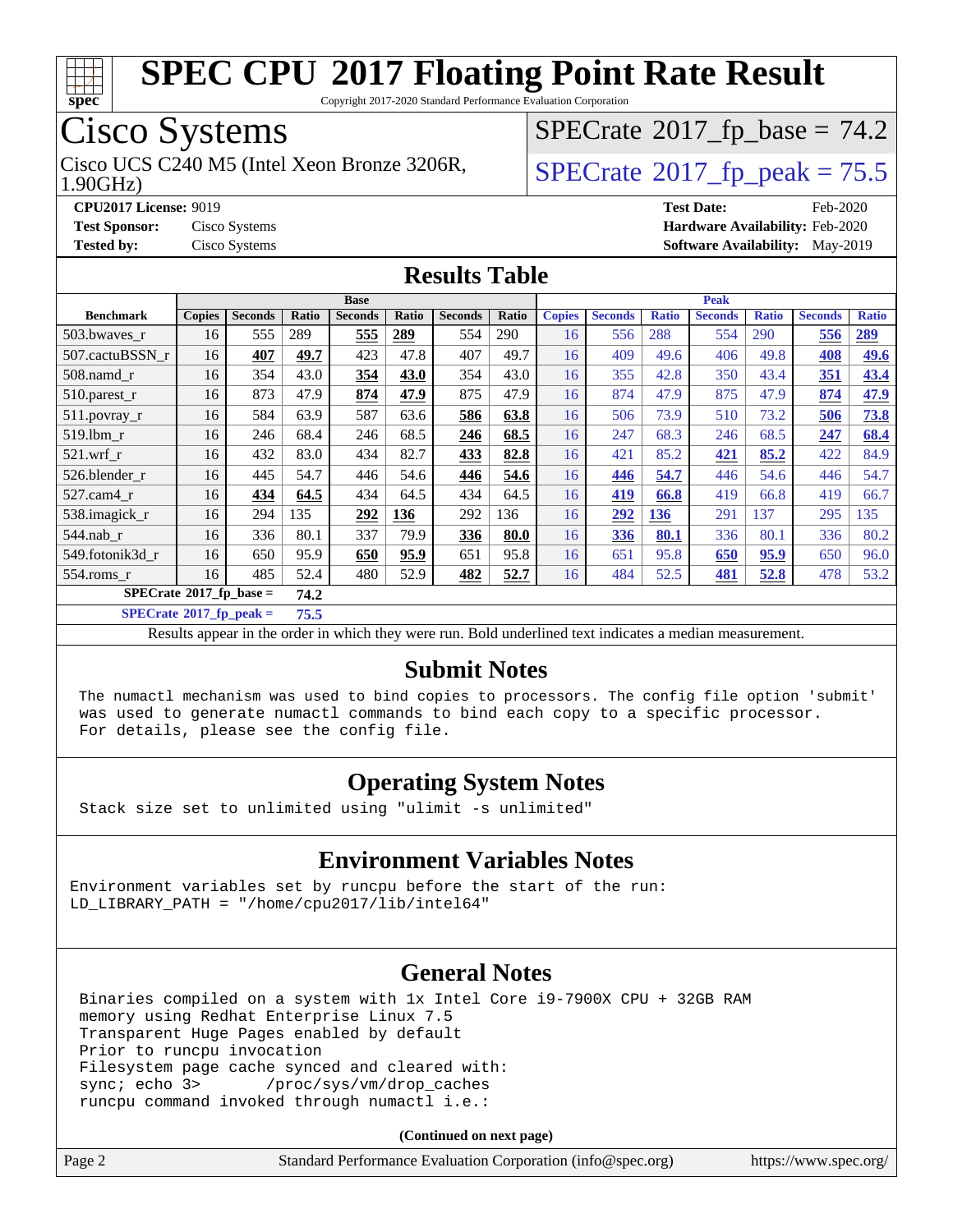

Copyright 2017-2020 Standard Performance Evaluation Corporation

### Cisco Systems

Cisco UCS C240 M5 (Intel Xeon Bronze 3206R, 1.90GHz)

 $SPECTate@2017_fp\_base = 74.2$ 

 $SPECTate@2017_fp\_peak = 75.5$ 

**[Test Sponsor:](http://www.spec.org/auto/cpu2017/Docs/result-fields.html#TestSponsor)** Cisco Systems **[Hardware Availability:](http://www.spec.org/auto/cpu2017/Docs/result-fields.html#HardwareAvailability)** Feb-2020 **[Tested by:](http://www.spec.org/auto/cpu2017/Docs/result-fields.html#Testedby)** Cisco Systems **[Software Availability:](http://www.spec.org/auto/cpu2017/Docs/result-fields.html#SoftwareAvailability)** May-2019

**[CPU2017 License:](http://www.spec.org/auto/cpu2017/Docs/result-fields.html#CPU2017License)** 9019 **[Test Date:](http://www.spec.org/auto/cpu2017/Docs/result-fields.html#TestDate)** Feb-2020

#### **[General Notes \(Continued\)](http://www.spec.org/auto/cpu2017/Docs/result-fields.html#GeneralNotes)**

 numactl --interleave=all runcpu <etc> NA: The test sponsor attests, as of date of publication, that CVE-2017-5754 (Meltdown) is mitigated in the system as tested and documented. Yes: The test sponsor attests, as of date of publication, that CVE-2017-5753 (Spectre variant 1) is mitigated in the system as tested and documented. Yes: The test sponsor attests, as of date of publication, that CVE-2017-5715 (Spectre variant 2) is mitigated in the system as tested and documented. **[Platform Notes](http://www.spec.org/auto/cpu2017/Docs/result-fields.html#PlatformNotes)** BIOS Settings: SNC set to Enabled IMC Interleaving set to 1-way Interleave Patrol Scrub set to Disabled Sysinfo program /home/cpu2017/bin/sysinfo Rev: r6365 of 2019-08-21 295195f888a3d7edb1e6e46a485a0011 running on linux-dit3 Mon Feb 24 04:32:30 2020

 SUT (System Under Test) info as seen by some common utilities. For more information on this section, see <https://www.spec.org/cpu2017/Docs/config.html#sysinfo>

```
 From /proc/cpuinfo
   model name : Intel(R) Xeon(R) Bronze 3206R CPU @ 1.90GHz
       2 "physical id"s (chips)
       16 "processors"
    cores, siblings (Caution: counting these is hw and system dependent. The following
    excerpts from /proc/cpuinfo might not be reliable. Use with caution.)
       cpu cores : 8
       siblings : 8
       physical 0: cores 0 1 2 3 4 5 6 7
       physical 1: cores 0 1 2 3 4 5 6 7
```
 From lscpu: Architecture: x86\_64 CPU op-mode(s): 32-bit, 64-bit Byte Order: Little Endian CPU(s): 16 On-line CPU(s) list: 0-15 Thread(s) per core: 1 Core(s) per socket: 8 Socket(s): 2 NUMA node(s): 2 Vendor ID: GenuineIntel

**(Continued on next page)**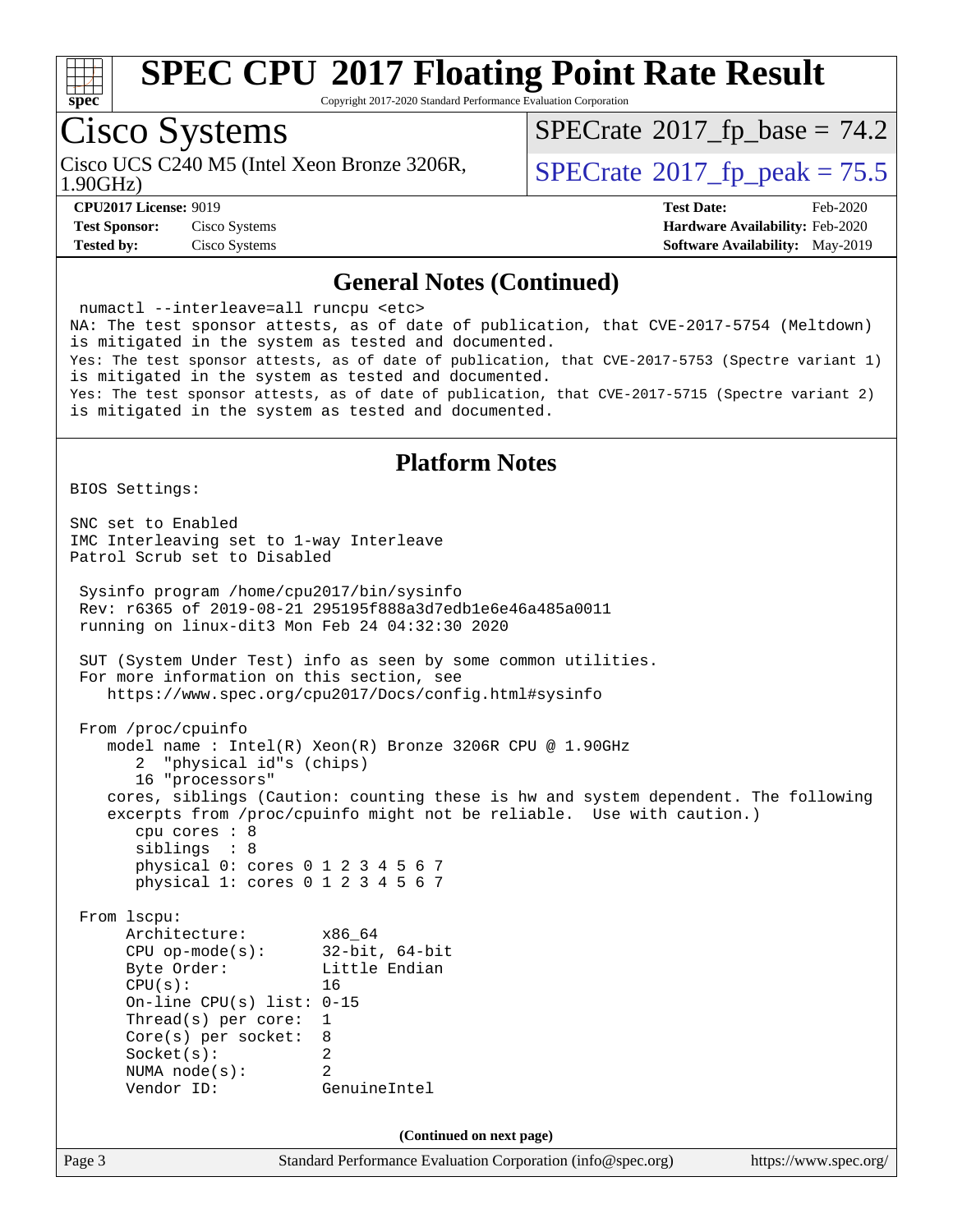

Copyright 2017-2020 Standard Performance Evaluation Corporation

Cisco Systems 1.90GHz) Cisco UCS C240 M5 (Intel Xeon Bronze 3206R,  $\overline{SPECrate}$  $\overline{SPECrate}$  $\overline{SPECrate}$ <sup>®</sup>[2017\\_fp\\_peak = 7](http://www.spec.org/auto/cpu2017/Docs/result-fields.html#SPECrate2017fppeak)5.5

 $SPECrate$ <sup>®</sup>[2017\\_fp\\_base =](http://www.spec.org/auto/cpu2017/Docs/result-fields.html#SPECrate2017fpbase) 74.2

**[CPU2017 License:](http://www.spec.org/auto/cpu2017/Docs/result-fields.html#CPU2017License)** 9019 **[Test Date:](http://www.spec.org/auto/cpu2017/Docs/result-fields.html#TestDate)** Feb-2020 **[Test Sponsor:](http://www.spec.org/auto/cpu2017/Docs/result-fields.html#TestSponsor)** Cisco Systems **[Hardware Availability:](http://www.spec.org/auto/cpu2017/Docs/result-fields.html#HardwareAvailability)** Feb-2020 **[Tested by:](http://www.spec.org/auto/cpu2017/Docs/result-fields.html#Testedby)** Cisco Systems **[Software Availability:](http://www.spec.org/auto/cpu2017/Docs/result-fields.html#SoftwareAvailability)** May-2019

#### **[Platform Notes \(Continued\)](http://www.spec.org/auto/cpu2017/Docs/result-fields.html#PlatformNotes)**

| CPU family:                                                                                                                                                                                                                                                                                                              | 6                                                                                                                                                                                                                                                                                                                                                                                                                                                                                                                                                                                                                                                                                                                                                                                 |
|--------------------------------------------------------------------------------------------------------------------------------------------------------------------------------------------------------------------------------------------------------------------------------------------------------------------------|-----------------------------------------------------------------------------------------------------------------------------------------------------------------------------------------------------------------------------------------------------------------------------------------------------------------------------------------------------------------------------------------------------------------------------------------------------------------------------------------------------------------------------------------------------------------------------------------------------------------------------------------------------------------------------------------------------------------------------------------------------------------------------------|
| Model:                                                                                                                                                                                                                                                                                                                   | 85                                                                                                                                                                                                                                                                                                                                                                                                                                                                                                                                                                                                                                                                                                                                                                                |
| Model name:                                                                                                                                                                                                                                                                                                              | $Intel(R) Xeon(R) Bronze 3206R CPU @ 1.90GHz$                                                                                                                                                                                                                                                                                                                                                                                                                                                                                                                                                                                                                                                                                                                                     |
| Stepping:                                                                                                                                                                                                                                                                                                                | 7                                                                                                                                                                                                                                                                                                                                                                                                                                                                                                                                                                                                                                                                                                                                                                                 |
| CPU MHz:                                                                                                                                                                                                                                                                                                                 | 1900.000                                                                                                                                                                                                                                                                                                                                                                                                                                                                                                                                                                                                                                                                                                                                                                          |
| CPU max MHz:<br>CPU min MHz:                                                                                                                                                                                                                                                                                             | 1900.0000<br>1000.0000                                                                                                                                                                                                                                                                                                                                                                                                                                                                                                                                                                                                                                                                                                                                                            |
|                                                                                                                                                                                                                                                                                                                          |                                                                                                                                                                                                                                                                                                                                                                                                                                                                                                                                                                                                                                                                                                                                                                                   |
| BogoMIPS:<br>Virtualization:                                                                                                                                                                                                                                                                                             | 3800.00                                                                                                                                                                                                                                                                                                                                                                                                                                                                                                                                                                                                                                                                                                                                                                           |
| Lld cache:                                                                                                                                                                                                                                                                                                               | $VT - x$<br>32K                                                                                                                                                                                                                                                                                                                                                                                                                                                                                                                                                                                                                                                                                                                                                                   |
| Lli cache:                                                                                                                                                                                                                                                                                                               | 32K                                                                                                                                                                                                                                                                                                                                                                                                                                                                                                                                                                                                                                                                                                                                                                               |
| L2 cache:                                                                                                                                                                                                                                                                                                                | 1024K                                                                                                                                                                                                                                                                                                                                                                                                                                                                                                                                                                                                                                                                                                                                                                             |
| L3 cache:                                                                                                                                                                                                                                                                                                                | 11264K                                                                                                                                                                                                                                                                                                                                                                                                                                                                                                                                                                                                                                                                                                                                                                            |
| NUMA $node0$ $CPU(s):$                                                                                                                                                                                                                                                                                                   | $0 - 7$                                                                                                                                                                                                                                                                                                                                                                                                                                                                                                                                                                                                                                                                                                                                                                           |
| NUMA $node1$ $CPU(s):$                                                                                                                                                                                                                                                                                                   | $8 - 15$                                                                                                                                                                                                                                                                                                                                                                                                                                                                                                                                                                                                                                                                                                                                                                          |
| Flags:                                                                                                                                                                                                                                                                                                                   | fpu vme de pse tsc msr pae mce cx8 apic sep mtrr pge mca cmov                                                                                                                                                                                                                                                                                                                                                                                                                                                                                                                                                                                                                                                                                                                     |
|                                                                                                                                                                                                                                                                                                                          | pat pse36 clflush dts acpi mmx fxsr sse sse2 ss ht tm pbe syscall nx pdpelgb rdtscp                                                                                                                                                                                                                                                                                                                                                                                                                                                                                                                                                                                                                                                                                               |
| avx512_vnni arch_capabilities ssbd                                                                                                                                                                                                                                                                                       | lm constant_tsc art arch_perfmon pebs bts rep_good nopl xtopology nonstop_tsc cpuid<br>aperfmperf tsc_known_freq pni pclmulqdq dtes64 monitor ds_cpl vmx smx est tm2 ssse3<br>sdbg fma cx16 xtpr pdcm pcid dca sse4_1 sse4_2 x2apic movbe popcnt<br>tsc_deadline_timer aes xsave avx f16c rdrand lahf_lm abm 3dnowprefetch cpuid_fault<br>epb cat_13 cdp_13 invpcid_single intel_ppin mba tpr_shadow vnmi flexpriority ept<br>vpid fsgsbase tsc_adjust bmil hle avx2 smep bmi2 erms invpcid rtm cqm mpx rdt_a<br>avx512f avx512dq rdseed adx smap clflushopt clwb intel_pt avx512cd avx512bw avx512vl<br>xsaveopt xsavec xgetbvl xsaves cqm_llc cqm_occup_llc cqm_mbm_total cqm_mbm_local<br>ibpb ibrs stibp dtherm arat pln pts hwp hwp_act_window hwp_epp hwp_pkg_req pku ospke |
| /proc/cpuinfo cache data<br>cache size : 11264 KB                                                                                                                                                                                                                                                                        |                                                                                                                                                                                                                                                                                                                                                                                                                                                                                                                                                                                                                                                                                                                                                                                   |
| physical chip.<br>$available: 2 nodes (0-1)$<br>node 0 cpus: 0 1 2 3 4 5 6 7<br>node 0 size: 385606 MB<br>node 0 free: 376755 MB<br>node 1 cpus: 8 9 10 11 12 13 14 15<br>node 1 size: 387058 MB<br>node 1 free: 381886 MB<br>node distances:<br>node<br>$\mathbf{1}$<br>$\mathbf 0$<br>0:<br>21<br>10<br>1:<br>21<br>10 | From numactl --hardware WARNING: a numactl 'node' might or might not correspond to a                                                                                                                                                                                                                                                                                                                                                                                                                                                                                                                                                                                                                                                                                              |
| From /proc/meminfo<br>MemTotal:<br>791209240 kB                                                                                                                                                                                                                                                                          |                                                                                                                                                                                                                                                                                                                                                                                                                                                                                                                                                                                                                                                                                                                                                                                   |
|                                                                                                                                                                                                                                                                                                                          | (Continued on next page)                                                                                                                                                                                                                                                                                                                                                                                                                                                                                                                                                                                                                                                                                                                                                          |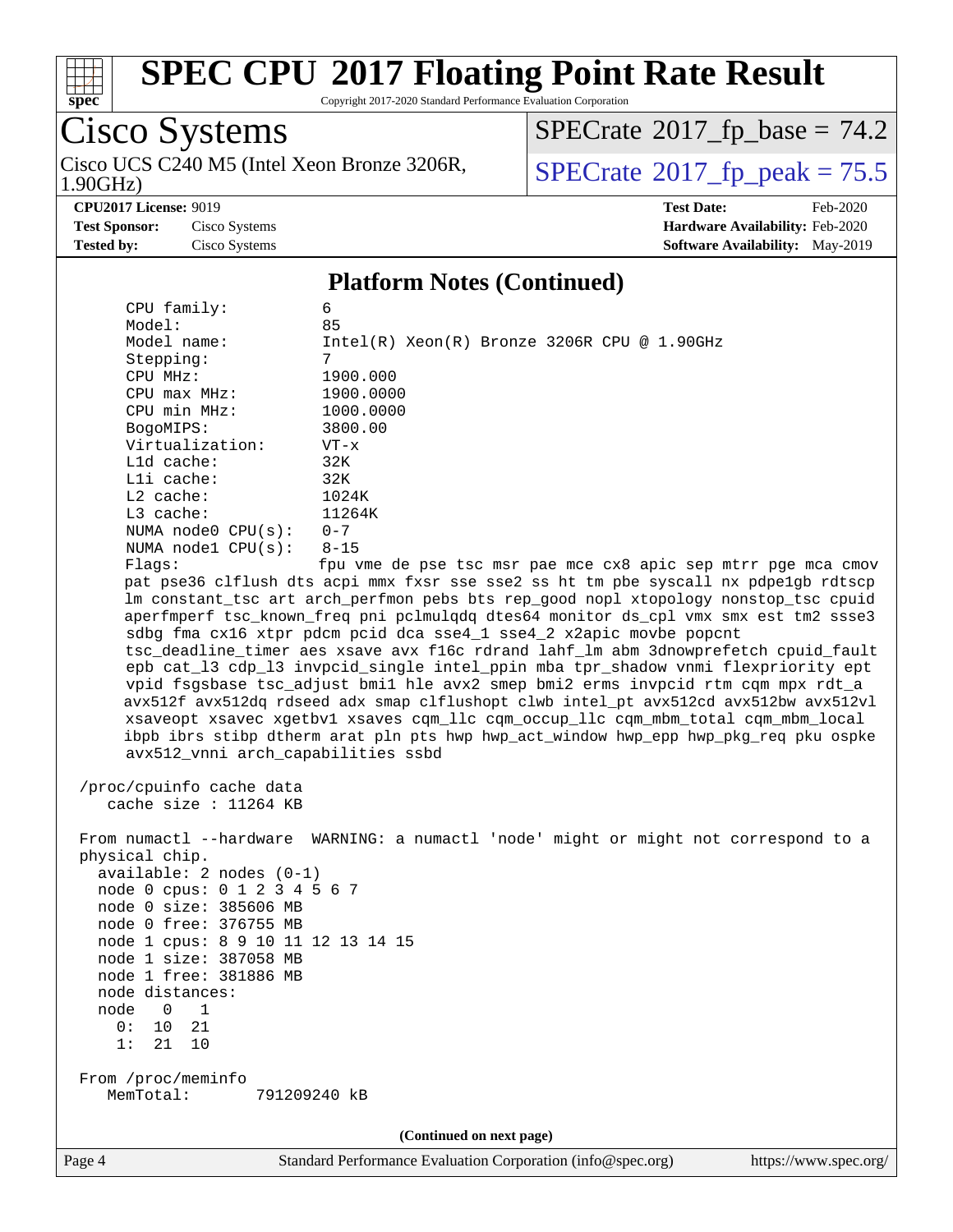

Copyright 2017-2020 Standard Performance Evaluation Corporation

### Cisco Systems

1.90GHz) Cisco UCS C240 M5 (Intel Xeon Bronze 3206R,  $\vert$  [SPECrate](http://www.spec.org/auto/cpu2017/Docs/result-fields.html#SPECrate2017fppeak)®[2017\\_fp\\_peak = 7](http://www.spec.org/auto/cpu2017/Docs/result-fields.html#SPECrate2017fppeak)5.5

 $SPECrate$ <sup>®</sup>[2017\\_fp\\_base =](http://www.spec.org/auto/cpu2017/Docs/result-fields.html#SPECrate2017fpbase) 74.2

**[Test Sponsor:](http://www.spec.org/auto/cpu2017/Docs/result-fields.html#TestSponsor)** Cisco Systems **[Hardware Availability:](http://www.spec.org/auto/cpu2017/Docs/result-fields.html#HardwareAvailability)** Feb-2020

**[CPU2017 License:](http://www.spec.org/auto/cpu2017/Docs/result-fields.html#CPU2017License)** 9019 **[Test Date:](http://www.spec.org/auto/cpu2017/Docs/result-fields.html#TestDate)** Feb-2020 **[Tested by:](http://www.spec.org/auto/cpu2017/Docs/result-fields.html#Testedby)** Cisco Systems **[Software Availability:](http://www.spec.org/auto/cpu2017/Docs/result-fields.html#SoftwareAvailability)** May-2019

#### **[Platform Notes \(Continued\)](http://www.spec.org/auto/cpu2017/Docs/result-fields.html#PlatformNotes)**

HugePages Total: 0 Hugepagesize: 2048 kB From /etc/\*release\* /etc/\*version\* os-release: NAME="SLES" VERSION="15" VERSION\_ID="15" PRETTY\_NAME="SUSE Linux Enterprise Server 15" ID="sles" ID\_LIKE="suse" ANSI\_COLOR="0;32" CPE\_NAME="cpe:/o:suse:sles:15" uname -a: Linux linux-dit3 4.12.14-23-default #1 SMP Tue May 29 21:04:44 UTC 2018 (cd0437b) x86\_64 x86\_64 x86\_64 GNU/Linux Kernel self-reported vulnerability status: CVE-2018-3620 (L1 Terminal Fault): No status reported Microarchitectural Data Sampling: No status reported CVE-2017-5754 (Meltdown): Not affected CVE-2018-3639 (Speculative Store Bypass): Mitigation: Speculative Store Bypass disabled via prctl and seccomp CVE-2017-5753 (Spectre variant 1): Mitigation: \_\_user pointer sanitization CVE-2017-5715 (Spectre variant 2): Mitigation: Indirect Branch Restricted Speculation, IBPB, IBRS\_FW run-level 3 Feb 23 20:48 SPEC is set to: /home/cpu2017<br>Filesystem Type Size Type Size Used Avail Use% Mounted on /dev/sda1 btrfs 894G 21G 872G 3% /home From /sys/devices/virtual/dmi/id BIOS: Cisco Systems, Inc. C240M5.4.0.4j.0.0831191216 08/31/2019 Vendor: Cisco Systems Inc Product: UCSC-C240-M5L Serial: WZP223909M5 Additional information from dmidecode follows. WARNING: Use caution when you interpret this section. The 'dmidecode' program reads system data which is "intended to allow hardware to be accurately determined", but the intent may not be met, as there are frequent changes to hardware, firmware, and the "DMTF SMBIOS" standard. Memory: 24x 0xCE00 M393A4K40CB2-CVF 32 GB 2 rank 2933, configured at 2133 **(Continued on next page)**

| Page 5<br>Standard Performance Evaluation Corporation (info@spec.org)<br>https://www.spec.org/ |
|------------------------------------------------------------------------------------------------|
|------------------------------------------------------------------------------------------------|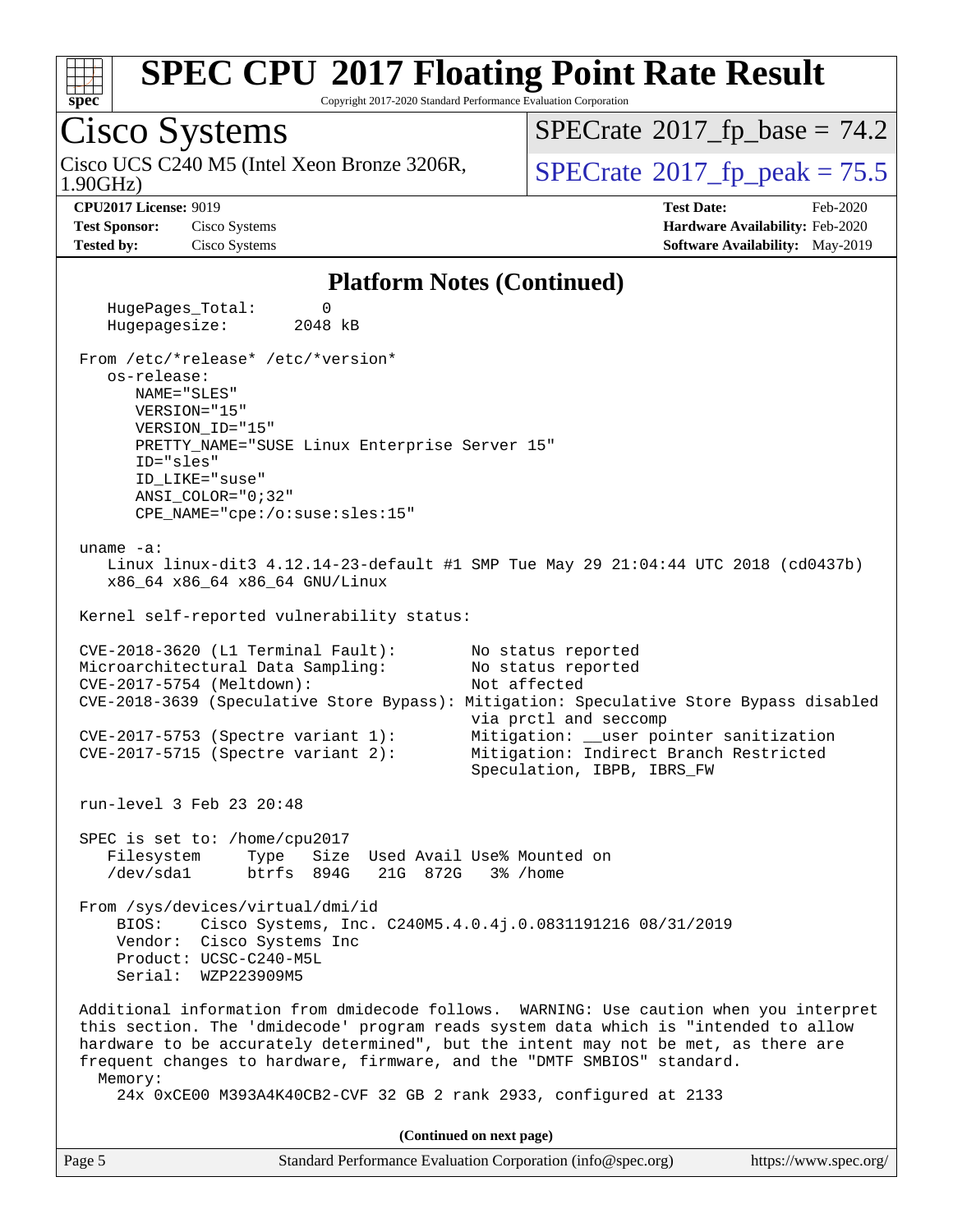

Copyright 2017-2020 Standard Performance Evaluation Corporation

## Cisco Systems

Cisco UCS C240 M5 (Intel Xeon Bronze 3206R, 1.90GHz)

 $SPECrate$ <sup>®</sup>[2017\\_fp\\_base =](http://www.spec.org/auto/cpu2017/Docs/result-fields.html#SPECrate2017fpbase) 74.2

 $SPECTate  $2017$  from  $2017$$ 

**[CPU2017 License:](http://www.spec.org/auto/cpu2017/Docs/result-fields.html#CPU2017License)** 9019 **[Test Date:](http://www.spec.org/auto/cpu2017/Docs/result-fields.html#TestDate)** Feb-2020 **[Test Sponsor:](http://www.spec.org/auto/cpu2017/Docs/result-fields.html#TestSponsor)** Cisco Systems **[Hardware Availability:](http://www.spec.org/auto/cpu2017/Docs/result-fields.html#HardwareAvailability)** Feb-2020 **[Tested by:](http://www.spec.org/auto/cpu2017/Docs/result-fields.html#Testedby)** Cisco Systems **[Software Availability:](http://www.spec.org/auto/cpu2017/Docs/result-fields.html#SoftwareAvailability)** May-2019

#### **[Platform Notes \(Continued\)](http://www.spec.org/auto/cpu2017/Docs/result-fields.html#PlatformNotes)**

(End of data from sysinfo program)

#### **[Compiler Version Notes](http://www.spec.org/auto/cpu2017/Docs/result-fields.html#CompilerVersionNotes)** ============================================================================== C | 519.lbm\_r(base, peak) 538.imagick\_r(base, peak) | 544.nab\_r(base, peak) ------------------------------------------------------------------------------ Intel(R) C Intel(R) 64 Compiler for applications running on Intel(R)  $64$ , Version 19.0.4.227 Build 20190416 Copyright (C) 1985-2019 Intel Corporation. All rights reserved. ------------------------------------------------------------------------------ ============================================================================== C++  $\qquad \qquad \qquad \qquad \text{{508.namd_r(base, peak) 510.parest_r(base, peak)}}$ ------------------------------------------------------------------------------ Intel(R)  $C++$  Intel(R) 64 Compiler for applications running on Intel(R) 64, Version 19.0.4.227 Build 20190416 Copyright (C) 1985-2019 Intel Corporation. All rights reserved. ------------------------------------------------------------------------------ ==============================================================================  $C++$ , C  $| 511.povray_r(base, peak) 526.blender_r(base, peak)$ ------------------------------------------------------------------------------ Intel(R)  $C++$  Intel(R) 64 Compiler for applications running on Intel(R) 64, Version 19.0.4.227 Build 20190416 Copyright (C) 1985-2019 Intel Corporation. All rights reserved. Intel(R) C Intel(R) 64 Compiler for applications running on Intel(R)  $64$ , Version 19.0.4.227 Build 20190416 Copyright (C) 1985-2019 Intel Corporation. All rights reserved. ------------------------------------------------------------------------------ ============================================================================== C++, C, Fortran | 507.cactuBSSN\_r(base, peak) ------------------------------------------------------------------------------ Intel(R) C++ Intel(R) 64 Compiler for applications running on Intel(R) 64, Version 19.0.4.227 Build 20190416 Copyright (C) 1985-2019 Intel Corporation. All rights reserved. Intel(R) C Intel(R) 64 Compiler for applications running on Intel(R)  $64$ , Version 19.0.4.227 Build 20190416 Copyright (C) 1985-2019 Intel Corporation. All rights reserved. Intel(R) Fortran Intel(R) 64 Compiler for applications running on Intel(R) 64, Version 19.0.4.227 Build 20190416 Copyright (C) 1985-2019 Intel Corporation. All rights reserved. ------------------------------------------------------------------------------ **(Continued on next page)**

Page 6 Standard Performance Evaluation Corporation [\(info@spec.org\)](mailto:info@spec.org) <https://www.spec.org/>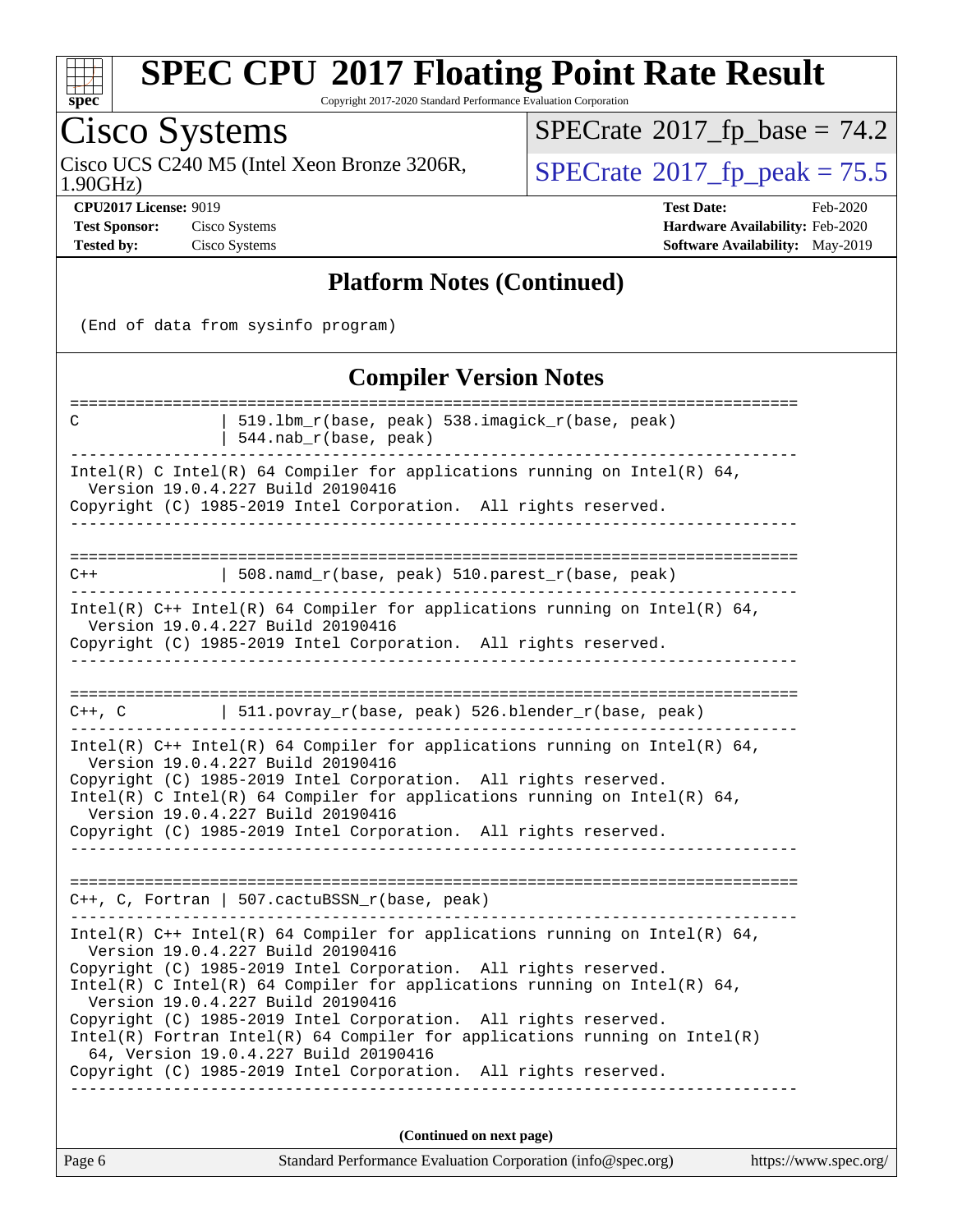

Copyright 2017-2020 Standard Performance Evaluation Corporation

#### Cisco Systems 1.90GHz) Cisco UCS C240 M5 (Intel Xeon Bronze 3206R,  $\vert$  [SPECrate](http://www.spec.org/auto/cpu2017/Docs/result-fields.html#SPECrate2017fppeak)<sup>®</sup>[2017\\_fp\\_peak = 7](http://www.spec.org/auto/cpu2017/Docs/result-fields.html#SPECrate2017fppeak)5.5  $SPECrate$ <sup>®</sup>[2017\\_fp\\_base =](http://www.spec.org/auto/cpu2017/Docs/result-fields.html#SPECrate2017fpbase) 74.2 **[CPU2017 License:](http://www.spec.org/auto/cpu2017/Docs/result-fields.html#CPU2017License)** 9019 **[Test Date:](http://www.spec.org/auto/cpu2017/Docs/result-fields.html#TestDate)** Feb-2020 **[Test Sponsor:](http://www.spec.org/auto/cpu2017/Docs/result-fields.html#TestSponsor)** Cisco Systems **[Hardware Availability:](http://www.spec.org/auto/cpu2017/Docs/result-fields.html#HardwareAvailability)** Feb-2020 **[Tested by:](http://www.spec.org/auto/cpu2017/Docs/result-fields.html#Testedby)** Cisco Systems **[Software Availability:](http://www.spec.org/auto/cpu2017/Docs/result-fields.html#SoftwareAvailability)** May-2019 **[Compiler Version Notes \(Continued\)](http://www.spec.org/auto/cpu2017/Docs/result-fields.html#CompilerVersionNotes)** ============================================================================== | 503.bwaves\_r(base, peak) 549.fotonik3d\_r(base, peak) | 554.roms\_r(base, peak) ------------------------------------------------------------------------------ Intel(R) Fortran Intel(R) 64 Compiler for applications running on Intel(R) 64, Version 19.0.4.227 Build 20190416 Copyright (C) 1985-2019 Intel Corporation. All rights reserved. ------------------------------------------------------------------------------ ============================================================================== Fortran, C | 521.wrf\_r(base, peak) 527.cam4\_r(base, peak) ------------------------------------------------------------------------------ Intel(R) Fortran Intel(R) 64 Compiler for applications running on Intel(R)

 64, Version 19.0.4.227 Build 20190416 Copyright (C) 1985-2019 Intel Corporation. All rights reserved. Intel(R) C Intel(R) 64 Compiler for applications running on Intel(R) 64, Version 19.0.4.227 Build 20190416 Copyright (C) 1985-2019 Intel Corporation. All rights reserved.

------------------------------------------------------------------------------

### **[Base Compiler Invocation](http://www.spec.org/auto/cpu2017/Docs/result-fields.html#BaseCompilerInvocation)**

[C benchmarks](http://www.spec.org/auto/cpu2017/Docs/result-fields.html#Cbenchmarks): [icc -m64 -std=c11](http://www.spec.org/cpu2017/results/res2020q1/cpu2017-20200303-21167.flags.html#user_CCbase_intel_icc_64bit_c11_33ee0cdaae7deeeab2a9725423ba97205ce30f63b9926c2519791662299b76a0318f32ddfffdc46587804de3178b4f9328c46fa7c2b0cd779d7a61945c91cd35)

[C++ benchmarks:](http://www.spec.org/auto/cpu2017/Docs/result-fields.html#CXXbenchmarks) [icpc -m64](http://www.spec.org/cpu2017/results/res2020q1/cpu2017-20200303-21167.flags.html#user_CXXbase_intel_icpc_64bit_4ecb2543ae3f1412ef961e0650ca070fec7b7afdcd6ed48761b84423119d1bf6bdf5cad15b44d48e7256388bc77273b966e5eb805aefd121eb22e9299b2ec9d9)

[Fortran benchmarks](http://www.spec.org/auto/cpu2017/Docs/result-fields.html#Fortranbenchmarks): [ifort -m64](http://www.spec.org/cpu2017/results/res2020q1/cpu2017-20200303-21167.flags.html#user_FCbase_intel_ifort_64bit_24f2bb282fbaeffd6157abe4f878425411749daecae9a33200eee2bee2fe76f3b89351d69a8130dd5949958ce389cf37ff59a95e7a40d588e8d3a57e0c3fd751)

[Benchmarks using both Fortran and C](http://www.spec.org/auto/cpu2017/Docs/result-fields.html#BenchmarksusingbothFortranandC): [ifort -m64](http://www.spec.org/cpu2017/results/res2020q1/cpu2017-20200303-21167.flags.html#user_CC_FCbase_intel_ifort_64bit_24f2bb282fbaeffd6157abe4f878425411749daecae9a33200eee2bee2fe76f3b89351d69a8130dd5949958ce389cf37ff59a95e7a40d588e8d3a57e0c3fd751) [icc -m64 -std=c11](http://www.spec.org/cpu2017/results/res2020q1/cpu2017-20200303-21167.flags.html#user_CC_FCbase_intel_icc_64bit_c11_33ee0cdaae7deeeab2a9725423ba97205ce30f63b9926c2519791662299b76a0318f32ddfffdc46587804de3178b4f9328c46fa7c2b0cd779d7a61945c91cd35)

[Benchmarks using both C and C++](http://www.spec.org/auto/cpu2017/Docs/result-fields.html#BenchmarksusingbothCandCXX): [icpc -m64](http://www.spec.org/cpu2017/results/res2020q1/cpu2017-20200303-21167.flags.html#user_CC_CXXbase_intel_icpc_64bit_4ecb2543ae3f1412ef961e0650ca070fec7b7afdcd6ed48761b84423119d1bf6bdf5cad15b44d48e7256388bc77273b966e5eb805aefd121eb22e9299b2ec9d9) [icc -m64 -std=c11](http://www.spec.org/cpu2017/results/res2020q1/cpu2017-20200303-21167.flags.html#user_CC_CXXbase_intel_icc_64bit_c11_33ee0cdaae7deeeab2a9725423ba97205ce30f63b9926c2519791662299b76a0318f32ddfffdc46587804de3178b4f9328c46fa7c2b0cd779d7a61945c91cd35)

[Benchmarks using Fortran, C, and C++:](http://www.spec.org/auto/cpu2017/Docs/result-fields.html#BenchmarksusingFortranCandCXX) [icpc -m64](http://www.spec.org/cpu2017/results/res2020q1/cpu2017-20200303-21167.flags.html#user_CC_CXX_FCbase_intel_icpc_64bit_4ecb2543ae3f1412ef961e0650ca070fec7b7afdcd6ed48761b84423119d1bf6bdf5cad15b44d48e7256388bc77273b966e5eb805aefd121eb22e9299b2ec9d9) [icc -m64 -std=c11](http://www.spec.org/cpu2017/results/res2020q1/cpu2017-20200303-21167.flags.html#user_CC_CXX_FCbase_intel_icc_64bit_c11_33ee0cdaae7deeeab2a9725423ba97205ce30f63b9926c2519791662299b76a0318f32ddfffdc46587804de3178b4f9328c46fa7c2b0cd779d7a61945c91cd35) [ifort -m64](http://www.spec.org/cpu2017/results/res2020q1/cpu2017-20200303-21167.flags.html#user_CC_CXX_FCbase_intel_ifort_64bit_24f2bb282fbaeffd6157abe4f878425411749daecae9a33200eee2bee2fe76f3b89351d69a8130dd5949958ce389cf37ff59a95e7a40d588e8d3a57e0c3fd751)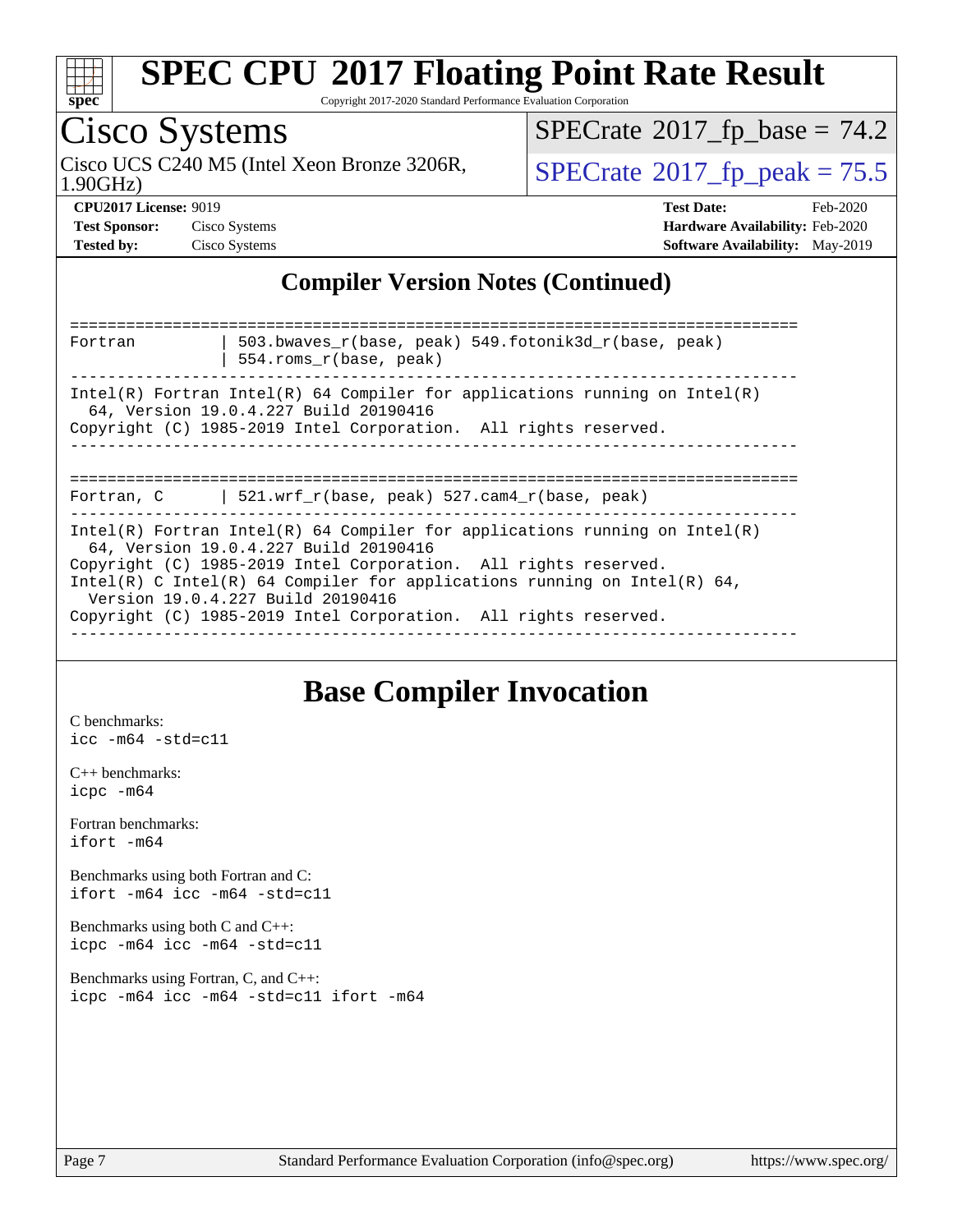

Copyright 2017-2020 Standard Performance Evaluation Corporation

### Cisco Systems

1.90GHz) Cisco UCS C240 M5 (Intel Xeon Bronze 3206R,  $\vert$  [SPECrate](http://www.spec.org/auto/cpu2017/Docs/result-fields.html#SPECrate2017fppeak)®[2017\\_fp\\_peak = 7](http://www.spec.org/auto/cpu2017/Docs/result-fields.html#SPECrate2017fppeak)5.5

 $SPECTate@2017_fp\_base = 74.2$ 

**[CPU2017 License:](http://www.spec.org/auto/cpu2017/Docs/result-fields.html#CPU2017License)** 9019 **[Test Date:](http://www.spec.org/auto/cpu2017/Docs/result-fields.html#TestDate)** Feb-2020 **[Test Sponsor:](http://www.spec.org/auto/cpu2017/Docs/result-fields.html#TestSponsor)** Cisco Systems **[Hardware Availability:](http://www.spec.org/auto/cpu2017/Docs/result-fields.html#HardwareAvailability)** Feb-2020 **[Tested by:](http://www.spec.org/auto/cpu2017/Docs/result-fields.html#Testedby)** Cisco Systems **[Software Availability:](http://www.spec.org/auto/cpu2017/Docs/result-fields.html#SoftwareAvailability)** May-2019

### **[Base Portability Flags](http://www.spec.org/auto/cpu2017/Docs/result-fields.html#BasePortabilityFlags)**

 503.bwaves\_r: [-DSPEC\\_LP64](http://www.spec.org/cpu2017/results/res2020q1/cpu2017-20200303-21167.flags.html#suite_basePORTABILITY503_bwaves_r_DSPEC_LP64) 507.cactuBSSN\_r: [-DSPEC\\_LP64](http://www.spec.org/cpu2017/results/res2020q1/cpu2017-20200303-21167.flags.html#suite_basePORTABILITY507_cactuBSSN_r_DSPEC_LP64) 508.namd\_r: [-DSPEC\\_LP64](http://www.spec.org/cpu2017/results/res2020q1/cpu2017-20200303-21167.flags.html#suite_basePORTABILITY508_namd_r_DSPEC_LP64) 510.parest\_r: [-DSPEC\\_LP64](http://www.spec.org/cpu2017/results/res2020q1/cpu2017-20200303-21167.flags.html#suite_basePORTABILITY510_parest_r_DSPEC_LP64) 511.povray\_r: [-DSPEC\\_LP64](http://www.spec.org/cpu2017/results/res2020q1/cpu2017-20200303-21167.flags.html#suite_basePORTABILITY511_povray_r_DSPEC_LP64) 519.lbm\_r: [-DSPEC\\_LP64](http://www.spec.org/cpu2017/results/res2020q1/cpu2017-20200303-21167.flags.html#suite_basePORTABILITY519_lbm_r_DSPEC_LP64) 521.wrf\_r: [-DSPEC\\_LP64](http://www.spec.org/cpu2017/results/res2020q1/cpu2017-20200303-21167.flags.html#suite_basePORTABILITY521_wrf_r_DSPEC_LP64) [-DSPEC\\_CASE\\_FLAG](http://www.spec.org/cpu2017/results/res2020q1/cpu2017-20200303-21167.flags.html#b521.wrf_r_baseCPORTABILITY_DSPEC_CASE_FLAG) [-convert big\\_endian](http://www.spec.org/cpu2017/results/res2020q1/cpu2017-20200303-21167.flags.html#user_baseFPORTABILITY521_wrf_r_convert_big_endian_c3194028bc08c63ac5d04de18c48ce6d347e4e562e8892b8bdbdc0214820426deb8554edfa529a3fb25a586e65a3d812c835984020483e7e73212c4d31a38223) 526.blender\_r: [-DSPEC\\_LP64](http://www.spec.org/cpu2017/results/res2020q1/cpu2017-20200303-21167.flags.html#suite_basePORTABILITY526_blender_r_DSPEC_LP64) [-DSPEC\\_LINUX](http://www.spec.org/cpu2017/results/res2020q1/cpu2017-20200303-21167.flags.html#b526.blender_r_baseCPORTABILITY_DSPEC_LINUX) [-funsigned-char](http://www.spec.org/cpu2017/results/res2020q1/cpu2017-20200303-21167.flags.html#user_baseCPORTABILITY526_blender_r_force_uchar_40c60f00ab013830e2dd6774aeded3ff59883ba5a1fc5fc14077f794d777847726e2a5858cbc7672e36e1b067e7e5c1d9a74f7176df07886a243d7cc18edfe67) 527.cam4\_r: [-DSPEC\\_LP64](http://www.spec.org/cpu2017/results/res2020q1/cpu2017-20200303-21167.flags.html#suite_basePORTABILITY527_cam4_r_DSPEC_LP64) [-DSPEC\\_CASE\\_FLAG](http://www.spec.org/cpu2017/results/res2020q1/cpu2017-20200303-21167.flags.html#b527.cam4_r_baseCPORTABILITY_DSPEC_CASE_FLAG) 538.imagick\_r: [-DSPEC\\_LP64](http://www.spec.org/cpu2017/results/res2020q1/cpu2017-20200303-21167.flags.html#suite_basePORTABILITY538_imagick_r_DSPEC_LP64) 544.nab\_r: [-DSPEC\\_LP64](http://www.spec.org/cpu2017/results/res2020q1/cpu2017-20200303-21167.flags.html#suite_basePORTABILITY544_nab_r_DSPEC_LP64) 549.fotonik3d\_r: [-DSPEC\\_LP64](http://www.spec.org/cpu2017/results/res2020q1/cpu2017-20200303-21167.flags.html#suite_basePORTABILITY549_fotonik3d_r_DSPEC_LP64) 554.roms\_r: [-DSPEC\\_LP64](http://www.spec.org/cpu2017/results/res2020q1/cpu2017-20200303-21167.flags.html#suite_basePORTABILITY554_roms_r_DSPEC_LP64)

**[Base Optimization Flags](http://www.spec.org/auto/cpu2017/Docs/result-fields.html#BaseOptimizationFlags)**

#### [C benchmarks](http://www.spec.org/auto/cpu2017/Docs/result-fields.html#Cbenchmarks):

[-xCORE-AVX512](http://www.spec.org/cpu2017/results/res2020q1/cpu2017-20200303-21167.flags.html#user_CCbase_f-xCORE-AVX512) [-ipo](http://www.spec.org/cpu2017/results/res2020q1/cpu2017-20200303-21167.flags.html#user_CCbase_f-ipo) [-O3](http://www.spec.org/cpu2017/results/res2020q1/cpu2017-20200303-21167.flags.html#user_CCbase_f-O3) [-no-prec-div](http://www.spec.org/cpu2017/results/res2020q1/cpu2017-20200303-21167.flags.html#user_CCbase_f-no-prec-div) [-qopt-prefetch](http://www.spec.org/cpu2017/results/res2020q1/cpu2017-20200303-21167.flags.html#user_CCbase_f-qopt-prefetch) [-ffinite-math-only](http://www.spec.org/cpu2017/results/res2020q1/cpu2017-20200303-21167.flags.html#user_CCbase_f_finite_math_only_cb91587bd2077682c4b38af759c288ed7c732db004271a9512da14a4f8007909a5f1427ecbf1a0fb78ff2a814402c6114ac565ca162485bbcae155b5e4258871) [-qopt-mem-layout-trans=4](http://www.spec.org/cpu2017/results/res2020q1/cpu2017-20200303-21167.flags.html#user_CCbase_f-qopt-mem-layout-trans_fa39e755916c150a61361b7846f310bcdf6f04e385ef281cadf3647acec3f0ae266d1a1d22d972a7087a248fd4e6ca390a3634700869573d231a252c784941a8)

#### [C++ benchmarks:](http://www.spec.org/auto/cpu2017/Docs/result-fields.html#CXXbenchmarks)

[-xCORE-AVX512](http://www.spec.org/cpu2017/results/res2020q1/cpu2017-20200303-21167.flags.html#user_CXXbase_f-xCORE-AVX512) [-ipo](http://www.spec.org/cpu2017/results/res2020q1/cpu2017-20200303-21167.flags.html#user_CXXbase_f-ipo) [-O3](http://www.spec.org/cpu2017/results/res2020q1/cpu2017-20200303-21167.flags.html#user_CXXbase_f-O3) [-no-prec-div](http://www.spec.org/cpu2017/results/res2020q1/cpu2017-20200303-21167.flags.html#user_CXXbase_f-no-prec-div) [-qopt-prefetch](http://www.spec.org/cpu2017/results/res2020q1/cpu2017-20200303-21167.flags.html#user_CXXbase_f-qopt-prefetch) [-ffinite-math-only](http://www.spec.org/cpu2017/results/res2020q1/cpu2017-20200303-21167.flags.html#user_CXXbase_f_finite_math_only_cb91587bd2077682c4b38af759c288ed7c732db004271a9512da14a4f8007909a5f1427ecbf1a0fb78ff2a814402c6114ac565ca162485bbcae155b5e4258871) [-qopt-mem-layout-trans=4](http://www.spec.org/cpu2017/results/res2020q1/cpu2017-20200303-21167.flags.html#user_CXXbase_f-qopt-mem-layout-trans_fa39e755916c150a61361b7846f310bcdf6f04e385ef281cadf3647acec3f0ae266d1a1d22d972a7087a248fd4e6ca390a3634700869573d231a252c784941a8)

#### [Fortran benchmarks](http://www.spec.org/auto/cpu2017/Docs/result-fields.html#Fortranbenchmarks):

```
-xCORE-AVX512 -ipo -O3 -no-prec-div -qopt-prefetch
-ffinite-math-only -qopt-mem-layout-trans=4 -auto
-nostandard-realloc-lhs -align array32byte
```
[Benchmarks using both Fortran and C](http://www.spec.org/auto/cpu2017/Docs/result-fields.html#BenchmarksusingbothFortranandC):

```
-xCORE-AVX512 -ipo -O3 -no-prec-div -qopt-prefetch
-ffinite-math-only -qopt-mem-layout-trans=4 -auto
-nostandard-realloc-lhs -align array32byte
```
#### [Benchmarks using both C and C++](http://www.spec.org/auto/cpu2017/Docs/result-fields.html#BenchmarksusingbothCandCXX):

```
-xCORE-AVX512 -ipo -O3 -no-prec-div -qopt-prefetch
-ffinite-math-only -qopt-mem-layout-trans=4
```
[Benchmarks using Fortran, C, and C++:](http://www.spec.org/auto/cpu2017/Docs/result-fields.html#BenchmarksusingFortranCandCXX)

```
-xCORE-AVX512 -ipo -O3 -no-prec-div -qopt-prefetch
-ffinite-math-only -qopt-mem-layout-trans=4 -auto
-nostandard-realloc-lhs -align array32byte
```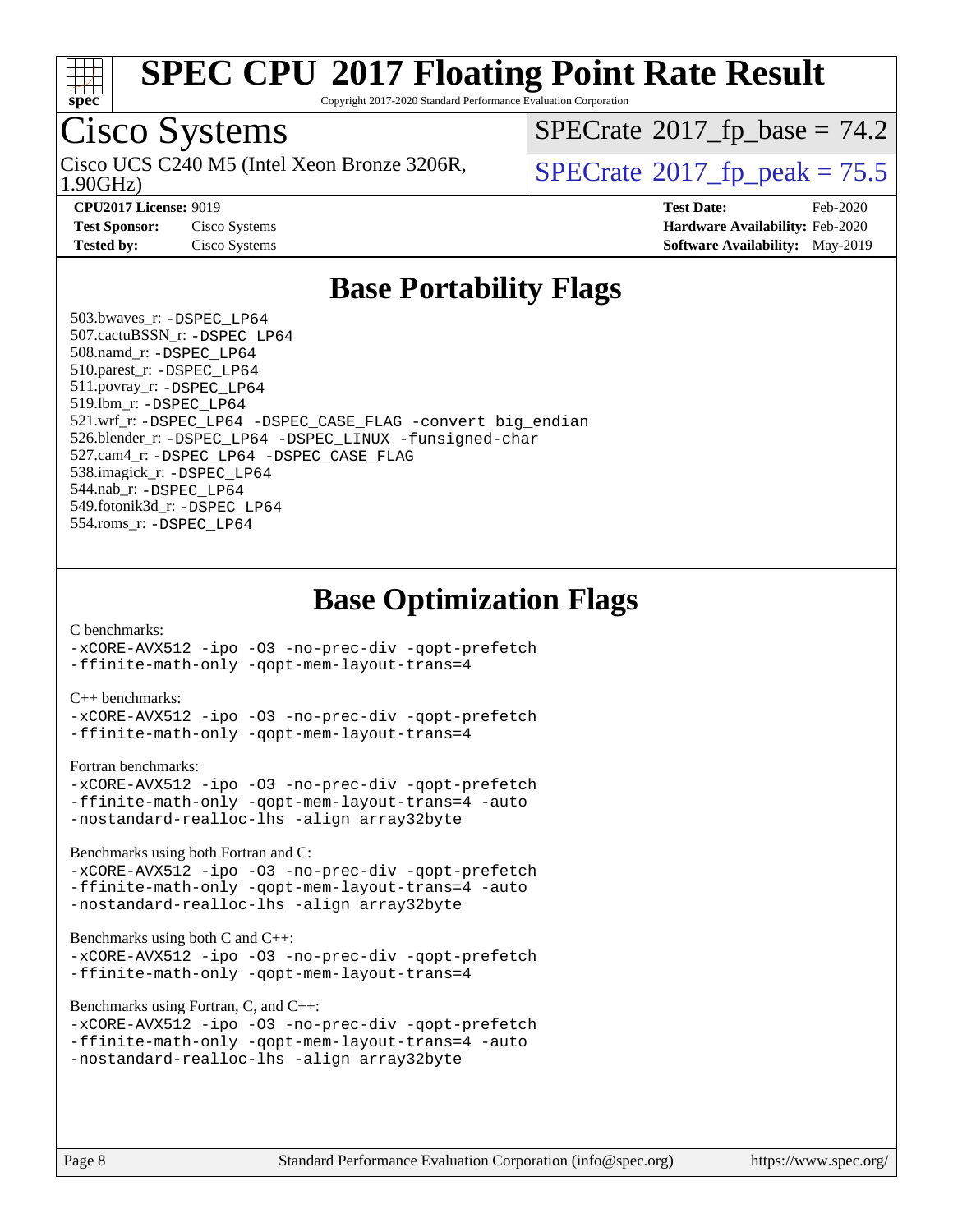

Copyright 2017-2020 Standard Performance Evaluation Corporation

### Cisco Systems

1.90GHz) Cisco UCS C240 M5 (Intel Xeon Bronze 3206R,  $\vert$ [SPECrate](http://www.spec.org/auto/cpu2017/Docs/result-fields.html#SPECrate2017fppeak)<sup>®</sup>[2017\\_fp\\_peak = 7](http://www.spec.org/auto/cpu2017/Docs/result-fields.html#SPECrate2017fppeak)5.5

 $SPECTate@2017_fp\_base = 74.2$ 

**[CPU2017 License:](http://www.spec.org/auto/cpu2017/Docs/result-fields.html#CPU2017License)** 9019 **[Test Date:](http://www.spec.org/auto/cpu2017/Docs/result-fields.html#TestDate)** Feb-2020 **[Test Sponsor:](http://www.spec.org/auto/cpu2017/Docs/result-fields.html#TestSponsor)** Cisco Systems **[Hardware Availability:](http://www.spec.org/auto/cpu2017/Docs/result-fields.html#HardwareAvailability)** Feb-2020 **[Tested by:](http://www.spec.org/auto/cpu2017/Docs/result-fields.html#Testedby)** Cisco Systems **[Software Availability:](http://www.spec.org/auto/cpu2017/Docs/result-fields.html#SoftwareAvailability)** May-2019

### **[Peak Compiler Invocation](http://www.spec.org/auto/cpu2017/Docs/result-fields.html#PeakCompilerInvocation)**

[C benchmarks](http://www.spec.org/auto/cpu2017/Docs/result-fields.html#Cbenchmarks): [icc -m64 -std=c11](http://www.spec.org/cpu2017/results/res2020q1/cpu2017-20200303-21167.flags.html#user_CCpeak_intel_icc_64bit_c11_33ee0cdaae7deeeab2a9725423ba97205ce30f63b9926c2519791662299b76a0318f32ddfffdc46587804de3178b4f9328c46fa7c2b0cd779d7a61945c91cd35)

[C++ benchmarks:](http://www.spec.org/auto/cpu2017/Docs/result-fields.html#CXXbenchmarks) [icpc -m64](http://www.spec.org/cpu2017/results/res2020q1/cpu2017-20200303-21167.flags.html#user_CXXpeak_intel_icpc_64bit_4ecb2543ae3f1412ef961e0650ca070fec7b7afdcd6ed48761b84423119d1bf6bdf5cad15b44d48e7256388bc77273b966e5eb805aefd121eb22e9299b2ec9d9)

[Fortran benchmarks](http://www.spec.org/auto/cpu2017/Docs/result-fields.html#Fortranbenchmarks): [ifort -m64](http://www.spec.org/cpu2017/results/res2020q1/cpu2017-20200303-21167.flags.html#user_FCpeak_intel_ifort_64bit_24f2bb282fbaeffd6157abe4f878425411749daecae9a33200eee2bee2fe76f3b89351d69a8130dd5949958ce389cf37ff59a95e7a40d588e8d3a57e0c3fd751)

[Benchmarks using both Fortran and C](http://www.spec.org/auto/cpu2017/Docs/result-fields.html#BenchmarksusingbothFortranandC): [ifort -m64](http://www.spec.org/cpu2017/results/res2020q1/cpu2017-20200303-21167.flags.html#user_CC_FCpeak_intel_ifort_64bit_24f2bb282fbaeffd6157abe4f878425411749daecae9a33200eee2bee2fe76f3b89351d69a8130dd5949958ce389cf37ff59a95e7a40d588e8d3a57e0c3fd751) [icc -m64 -std=c11](http://www.spec.org/cpu2017/results/res2020q1/cpu2017-20200303-21167.flags.html#user_CC_FCpeak_intel_icc_64bit_c11_33ee0cdaae7deeeab2a9725423ba97205ce30f63b9926c2519791662299b76a0318f32ddfffdc46587804de3178b4f9328c46fa7c2b0cd779d7a61945c91cd35)

[Benchmarks using both C and C++:](http://www.spec.org/auto/cpu2017/Docs/result-fields.html#BenchmarksusingbothCandCXX) [icpc -m64](http://www.spec.org/cpu2017/results/res2020q1/cpu2017-20200303-21167.flags.html#user_CC_CXXpeak_intel_icpc_64bit_4ecb2543ae3f1412ef961e0650ca070fec7b7afdcd6ed48761b84423119d1bf6bdf5cad15b44d48e7256388bc77273b966e5eb805aefd121eb22e9299b2ec9d9) [icc -m64 -std=c11](http://www.spec.org/cpu2017/results/res2020q1/cpu2017-20200303-21167.flags.html#user_CC_CXXpeak_intel_icc_64bit_c11_33ee0cdaae7deeeab2a9725423ba97205ce30f63b9926c2519791662299b76a0318f32ddfffdc46587804de3178b4f9328c46fa7c2b0cd779d7a61945c91cd35)

[Benchmarks using Fortran, C, and C++:](http://www.spec.org/auto/cpu2017/Docs/result-fields.html#BenchmarksusingFortranCandCXX) [icpc -m64](http://www.spec.org/cpu2017/results/res2020q1/cpu2017-20200303-21167.flags.html#user_CC_CXX_FCpeak_intel_icpc_64bit_4ecb2543ae3f1412ef961e0650ca070fec7b7afdcd6ed48761b84423119d1bf6bdf5cad15b44d48e7256388bc77273b966e5eb805aefd121eb22e9299b2ec9d9) [icc -m64 -std=c11](http://www.spec.org/cpu2017/results/res2020q1/cpu2017-20200303-21167.flags.html#user_CC_CXX_FCpeak_intel_icc_64bit_c11_33ee0cdaae7deeeab2a9725423ba97205ce30f63b9926c2519791662299b76a0318f32ddfffdc46587804de3178b4f9328c46fa7c2b0cd779d7a61945c91cd35) [ifort -m64](http://www.spec.org/cpu2017/results/res2020q1/cpu2017-20200303-21167.flags.html#user_CC_CXX_FCpeak_intel_ifort_64bit_24f2bb282fbaeffd6157abe4f878425411749daecae9a33200eee2bee2fe76f3b89351d69a8130dd5949958ce389cf37ff59a95e7a40d588e8d3a57e0c3fd751)

**[Peak Portability Flags](http://www.spec.org/auto/cpu2017/Docs/result-fields.html#PeakPortabilityFlags)**

Same as Base Portability Flags

### **[Peak Optimization Flags](http://www.spec.org/auto/cpu2017/Docs/result-fields.html#PeakOptimizationFlags)**

[C benchmarks](http://www.spec.org/auto/cpu2017/Docs/result-fields.html#Cbenchmarks):

 519.lbm\_r: [-prof-gen](http://www.spec.org/cpu2017/results/res2020q1/cpu2017-20200303-21167.flags.html#user_peakPASS1_CFLAGSPASS1_LDFLAGS519_lbm_r_prof_gen_5aa4926d6013ddb2a31985c654b3eb18169fc0c6952a63635c234f711e6e63dd76e94ad52365559451ec499a2cdb89e4dc58ba4c67ef54ca681ffbe1461d6b36)(pass 1) [-prof-use](http://www.spec.org/cpu2017/results/res2020q1/cpu2017-20200303-21167.flags.html#user_peakPASS2_CFLAGSPASS2_LDFLAGS519_lbm_r_prof_use_1a21ceae95f36a2b53c25747139a6c16ca95bd9def2a207b4f0849963b97e94f5260e30a0c64f4bb623698870e679ca08317ef8150905d41bd88c6f78df73f19)(pass 2) [-ipo](http://www.spec.org/cpu2017/results/res2020q1/cpu2017-20200303-21167.flags.html#user_peakPASS1_COPTIMIZEPASS2_COPTIMIZE519_lbm_r_f-ipo) [-xCORE-AVX512](http://www.spec.org/cpu2017/results/res2020q1/cpu2017-20200303-21167.flags.html#user_peakPASS2_COPTIMIZE519_lbm_r_f-xCORE-AVX512) [-O3](http://www.spec.org/cpu2017/results/res2020q1/cpu2017-20200303-21167.flags.html#user_peakPASS1_COPTIMIZEPASS2_COPTIMIZE519_lbm_r_f-O3) [-no-prec-div](http://www.spec.org/cpu2017/results/res2020q1/cpu2017-20200303-21167.flags.html#user_peakPASS1_COPTIMIZEPASS2_COPTIMIZE519_lbm_r_f-no-prec-div) [-qopt-prefetch](http://www.spec.org/cpu2017/results/res2020q1/cpu2017-20200303-21167.flags.html#user_peakPASS1_COPTIMIZEPASS2_COPTIMIZE519_lbm_r_f-qopt-prefetch) [-ffinite-math-only](http://www.spec.org/cpu2017/results/res2020q1/cpu2017-20200303-21167.flags.html#user_peakPASS1_COPTIMIZEPASS2_COPTIMIZE519_lbm_r_f_finite_math_only_cb91587bd2077682c4b38af759c288ed7c732db004271a9512da14a4f8007909a5f1427ecbf1a0fb78ff2a814402c6114ac565ca162485bbcae155b5e4258871) [-qopt-mem-layout-trans=4](http://www.spec.org/cpu2017/results/res2020q1/cpu2017-20200303-21167.flags.html#user_peakPASS1_COPTIMIZEPASS2_COPTIMIZE519_lbm_r_f-qopt-mem-layout-trans_fa39e755916c150a61361b7846f310bcdf6f04e385ef281cadf3647acec3f0ae266d1a1d22d972a7087a248fd4e6ca390a3634700869573d231a252c784941a8) 538.imagick\_r: [-xCORE-AVX512](http://www.spec.org/cpu2017/results/res2020q1/cpu2017-20200303-21167.flags.html#user_peakCOPTIMIZE538_imagick_r_f-xCORE-AVX512) [-ipo](http://www.spec.org/cpu2017/results/res2020q1/cpu2017-20200303-21167.flags.html#user_peakCOPTIMIZE538_imagick_r_f-ipo) [-O3](http://www.spec.org/cpu2017/results/res2020q1/cpu2017-20200303-21167.flags.html#user_peakCOPTIMIZE538_imagick_r_f-O3) [-no-prec-div](http://www.spec.org/cpu2017/results/res2020q1/cpu2017-20200303-21167.flags.html#user_peakCOPTIMIZE538_imagick_r_f-no-prec-div) [-qopt-prefetch](http://www.spec.org/cpu2017/results/res2020q1/cpu2017-20200303-21167.flags.html#user_peakCOPTIMIZE538_imagick_r_f-qopt-prefetch) [-ffinite-math-only](http://www.spec.org/cpu2017/results/res2020q1/cpu2017-20200303-21167.flags.html#user_peakCOPTIMIZE538_imagick_r_f_finite_math_only_cb91587bd2077682c4b38af759c288ed7c732db004271a9512da14a4f8007909a5f1427ecbf1a0fb78ff2a814402c6114ac565ca162485bbcae155b5e4258871) [-qopt-mem-layout-trans=4](http://www.spec.org/cpu2017/results/res2020q1/cpu2017-20200303-21167.flags.html#user_peakCOPTIMIZE538_imagick_r_f-qopt-mem-layout-trans_fa39e755916c150a61361b7846f310bcdf6f04e385ef281cadf3647acec3f0ae266d1a1d22d972a7087a248fd4e6ca390a3634700869573d231a252c784941a8) 544.nab\_r: Same as 538.imagick\_r [C++ benchmarks:](http://www.spec.org/auto/cpu2017/Docs/result-fields.html#CXXbenchmarks) 508.namd\_r: [-prof-gen](http://www.spec.org/cpu2017/results/res2020q1/cpu2017-20200303-21167.flags.html#user_peakPASS1_CXXFLAGSPASS1_LDFLAGS508_namd_r_prof_gen_5aa4926d6013ddb2a31985c654b3eb18169fc0c6952a63635c234f711e6e63dd76e94ad52365559451ec499a2cdb89e4dc58ba4c67ef54ca681ffbe1461d6b36)(pass 1) [-prof-use](http://www.spec.org/cpu2017/results/res2020q1/cpu2017-20200303-21167.flags.html#user_peakPASS2_CXXFLAGSPASS2_LDFLAGS508_namd_r_prof_use_1a21ceae95f36a2b53c25747139a6c16ca95bd9def2a207b4f0849963b97e94f5260e30a0c64f4bb623698870e679ca08317ef8150905d41bd88c6f78df73f19)(pass 2) [-ipo](http://www.spec.org/cpu2017/results/res2020q1/cpu2017-20200303-21167.flags.html#user_peakPASS1_CXXOPTIMIZEPASS2_CXXOPTIMIZE508_namd_r_f-ipo) [-xCORE-AVX512](http://www.spec.org/cpu2017/results/res2020q1/cpu2017-20200303-21167.flags.html#user_peakPASS2_CXXOPTIMIZE508_namd_r_f-xCORE-AVX512) [-O3](http://www.spec.org/cpu2017/results/res2020q1/cpu2017-20200303-21167.flags.html#user_peakPASS1_CXXOPTIMIZEPASS2_CXXOPTIMIZE508_namd_r_f-O3) [-no-prec-div](http://www.spec.org/cpu2017/results/res2020q1/cpu2017-20200303-21167.flags.html#user_peakPASS1_CXXOPTIMIZEPASS2_CXXOPTIMIZE508_namd_r_f-no-prec-div) [-qopt-prefetch](http://www.spec.org/cpu2017/results/res2020q1/cpu2017-20200303-21167.flags.html#user_peakPASS1_CXXOPTIMIZEPASS2_CXXOPTIMIZE508_namd_r_f-qopt-prefetch) [-ffinite-math-only](http://www.spec.org/cpu2017/results/res2020q1/cpu2017-20200303-21167.flags.html#user_peakPASS1_CXXOPTIMIZEPASS2_CXXOPTIMIZE508_namd_r_f_finite_math_only_cb91587bd2077682c4b38af759c288ed7c732db004271a9512da14a4f8007909a5f1427ecbf1a0fb78ff2a814402c6114ac565ca162485bbcae155b5e4258871) [-qopt-mem-layout-trans=4](http://www.spec.org/cpu2017/results/res2020q1/cpu2017-20200303-21167.flags.html#user_peakPASS1_CXXOPTIMIZEPASS2_CXXOPTIMIZE508_namd_r_f-qopt-mem-layout-trans_fa39e755916c150a61361b7846f310bcdf6f04e385ef281cadf3647acec3f0ae266d1a1d22d972a7087a248fd4e6ca390a3634700869573d231a252c784941a8)

**(Continued on next page)**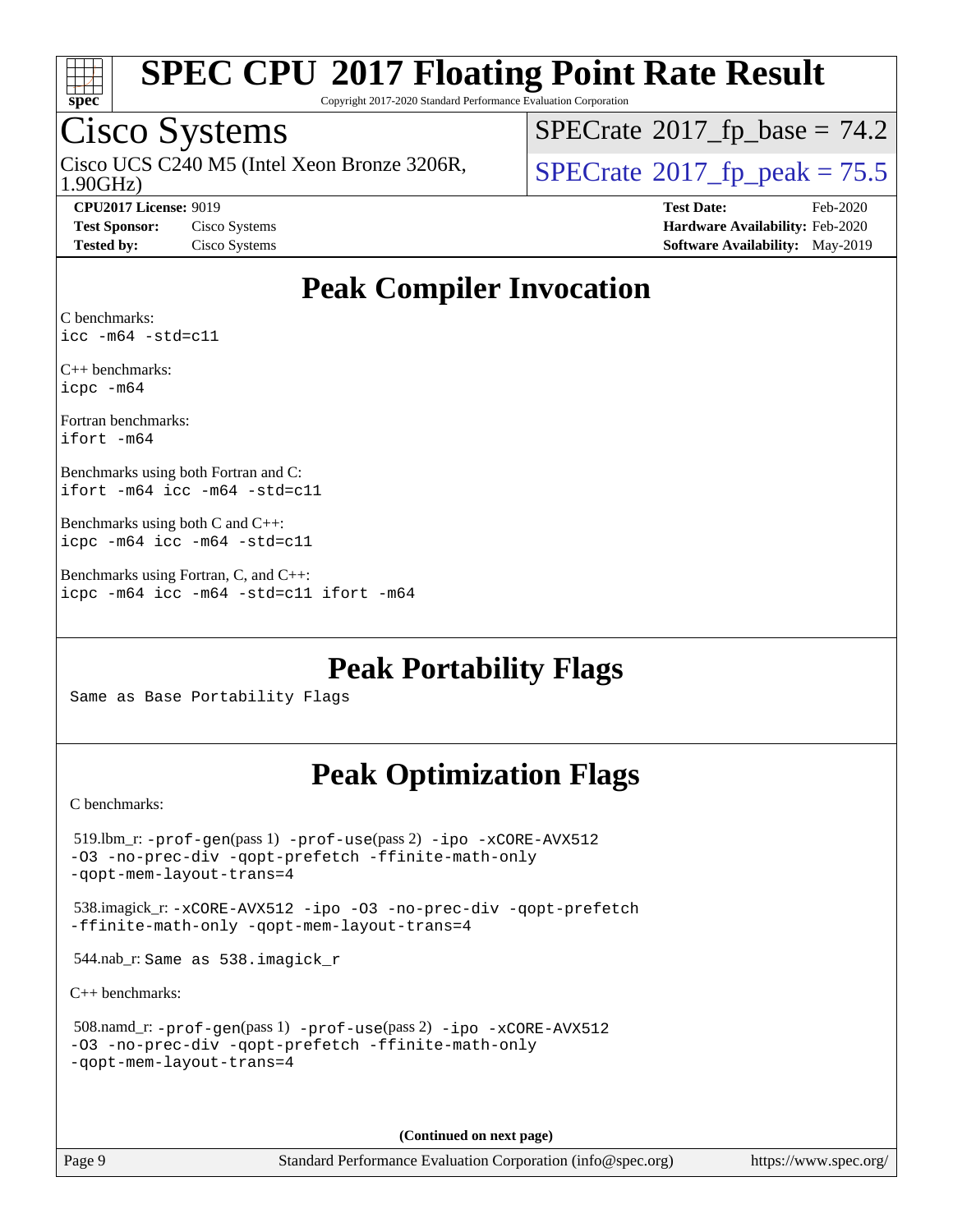

Copyright 2017-2020 Standard Performance Evaluation Corporation

## Cisco Systems

1.90GHz) Cisco UCS C240 M5 (Intel Xeon Bronze 3206R,  $\vert$  [SPECrate](http://www.spec.org/auto/cpu2017/Docs/result-fields.html#SPECrate2017fppeak)®[2017\\_fp\\_peak = 7](http://www.spec.org/auto/cpu2017/Docs/result-fields.html#SPECrate2017fppeak)5.5

 $SPECTate@2017_fp\_base = 74.2$ 

| <b>Test Sponsor:</b> | Cisco Systems |
|----------------------|---------------|
| <b>Tested by:</b>    | Cisco Systems |

**[CPU2017 License:](http://www.spec.org/auto/cpu2017/Docs/result-fields.html#CPU2017License)** 9019 **[Test Date:](http://www.spec.org/auto/cpu2017/Docs/result-fields.html#TestDate)** Feb-2020 **[Hardware Availability:](http://www.spec.org/auto/cpu2017/Docs/result-fields.html#HardwareAvailability)** Feb-2020 **[Software Availability:](http://www.spec.org/auto/cpu2017/Docs/result-fields.html#SoftwareAvailability)** May-2019

### **[Peak Optimization Flags \(Continued\)](http://www.spec.org/auto/cpu2017/Docs/result-fields.html#PeakOptimizationFlags)**

Page 10 Standard Performance Evaluation Corporation [\(info@spec.org\)](mailto:info@spec.org) <https://www.spec.org/> 510.parest\_r: [-xCORE-AVX512](http://www.spec.org/cpu2017/results/res2020q1/cpu2017-20200303-21167.flags.html#user_peakCXXOPTIMIZE510_parest_r_f-xCORE-AVX512) [-ipo](http://www.spec.org/cpu2017/results/res2020q1/cpu2017-20200303-21167.flags.html#user_peakCXXOPTIMIZE510_parest_r_f-ipo) [-O3](http://www.spec.org/cpu2017/results/res2020q1/cpu2017-20200303-21167.flags.html#user_peakCXXOPTIMIZE510_parest_r_f-O3) [-no-prec-div](http://www.spec.org/cpu2017/results/res2020q1/cpu2017-20200303-21167.flags.html#user_peakCXXOPTIMIZE510_parest_r_f-no-prec-div) [-qopt-prefetch](http://www.spec.org/cpu2017/results/res2020q1/cpu2017-20200303-21167.flags.html#user_peakCXXOPTIMIZE510_parest_r_f-qopt-prefetch) [-ffinite-math-only](http://www.spec.org/cpu2017/results/res2020q1/cpu2017-20200303-21167.flags.html#user_peakCXXOPTIMIZE510_parest_r_f_finite_math_only_cb91587bd2077682c4b38af759c288ed7c732db004271a9512da14a4f8007909a5f1427ecbf1a0fb78ff2a814402c6114ac565ca162485bbcae155b5e4258871) [-qopt-mem-layout-trans=4](http://www.spec.org/cpu2017/results/res2020q1/cpu2017-20200303-21167.flags.html#user_peakCXXOPTIMIZE510_parest_r_f-qopt-mem-layout-trans_fa39e755916c150a61361b7846f310bcdf6f04e385ef281cadf3647acec3f0ae266d1a1d22d972a7087a248fd4e6ca390a3634700869573d231a252c784941a8) [Fortran benchmarks](http://www.spec.org/auto/cpu2017/Docs/result-fields.html#Fortranbenchmarks): 503.bwaves\_r: [-xCORE-AVX512](http://www.spec.org/cpu2017/results/res2020q1/cpu2017-20200303-21167.flags.html#user_peakFOPTIMIZE503_bwaves_r_f-xCORE-AVX512) [-ipo](http://www.spec.org/cpu2017/results/res2020q1/cpu2017-20200303-21167.flags.html#user_peakFOPTIMIZE503_bwaves_r_f-ipo) [-O3](http://www.spec.org/cpu2017/results/res2020q1/cpu2017-20200303-21167.flags.html#user_peakFOPTIMIZE503_bwaves_r_f-O3) [-no-prec-div](http://www.spec.org/cpu2017/results/res2020q1/cpu2017-20200303-21167.flags.html#user_peakFOPTIMIZE503_bwaves_r_f-no-prec-div) [-qopt-prefetch](http://www.spec.org/cpu2017/results/res2020q1/cpu2017-20200303-21167.flags.html#user_peakFOPTIMIZE503_bwaves_r_f-qopt-prefetch) [-ffinite-math-only](http://www.spec.org/cpu2017/results/res2020q1/cpu2017-20200303-21167.flags.html#user_peakFOPTIMIZE503_bwaves_r_f_finite_math_only_cb91587bd2077682c4b38af759c288ed7c732db004271a9512da14a4f8007909a5f1427ecbf1a0fb78ff2a814402c6114ac565ca162485bbcae155b5e4258871) [-qopt-mem-layout-trans=4](http://www.spec.org/cpu2017/results/res2020q1/cpu2017-20200303-21167.flags.html#user_peakFOPTIMIZE503_bwaves_r_f-qopt-mem-layout-trans_fa39e755916c150a61361b7846f310bcdf6f04e385ef281cadf3647acec3f0ae266d1a1d22d972a7087a248fd4e6ca390a3634700869573d231a252c784941a8) [-auto](http://www.spec.org/cpu2017/results/res2020q1/cpu2017-20200303-21167.flags.html#user_peakFOPTIMIZE503_bwaves_r_f-auto) [-nostandard-realloc-lhs](http://www.spec.org/cpu2017/results/res2020q1/cpu2017-20200303-21167.flags.html#user_peakEXTRA_FOPTIMIZE503_bwaves_r_f_2003_std_realloc_82b4557e90729c0f113870c07e44d33d6f5a304b4f63d4c15d2d0f1fab99f5daaed73bdb9275d9ae411527f28b936061aa8b9c8f2d63842963b95c9dd6426b8a) [-align array32byte](http://www.spec.org/cpu2017/results/res2020q1/cpu2017-20200303-21167.flags.html#user_peakEXTRA_FOPTIMIZE503_bwaves_r_align_array32byte_b982fe038af199962ba9a80c053b8342c548c85b40b8e86eb3cc33dee0d7986a4af373ac2d51c3f7cf710a18d62fdce2948f201cd044323541f22fc0fffc51b6) 549.fotonik3d\_r: Same as 503.bwaves\_r 554.roms\_r: [-prof-gen](http://www.spec.org/cpu2017/results/res2020q1/cpu2017-20200303-21167.flags.html#user_peakPASS1_FFLAGSPASS1_LDFLAGS554_roms_r_prof_gen_5aa4926d6013ddb2a31985c654b3eb18169fc0c6952a63635c234f711e6e63dd76e94ad52365559451ec499a2cdb89e4dc58ba4c67ef54ca681ffbe1461d6b36)(pass 1) [-prof-use](http://www.spec.org/cpu2017/results/res2020q1/cpu2017-20200303-21167.flags.html#user_peakPASS2_FFLAGSPASS2_LDFLAGS554_roms_r_prof_use_1a21ceae95f36a2b53c25747139a6c16ca95bd9def2a207b4f0849963b97e94f5260e30a0c64f4bb623698870e679ca08317ef8150905d41bd88c6f78df73f19)(pass 2) [-ipo](http://www.spec.org/cpu2017/results/res2020q1/cpu2017-20200303-21167.flags.html#user_peakPASS1_FOPTIMIZEPASS2_FOPTIMIZE554_roms_r_f-ipo) [-xCORE-AVX512](http://www.spec.org/cpu2017/results/res2020q1/cpu2017-20200303-21167.flags.html#user_peakPASS2_FOPTIMIZE554_roms_r_f-xCORE-AVX512) [-O3](http://www.spec.org/cpu2017/results/res2020q1/cpu2017-20200303-21167.flags.html#user_peakPASS1_FOPTIMIZEPASS2_FOPTIMIZE554_roms_r_f-O3) [-no-prec-div](http://www.spec.org/cpu2017/results/res2020q1/cpu2017-20200303-21167.flags.html#user_peakPASS1_FOPTIMIZEPASS2_FOPTIMIZE554_roms_r_f-no-prec-div) [-qopt-prefetch](http://www.spec.org/cpu2017/results/res2020q1/cpu2017-20200303-21167.flags.html#user_peakPASS1_FOPTIMIZEPASS2_FOPTIMIZE554_roms_r_f-qopt-prefetch) [-ffinite-math-only](http://www.spec.org/cpu2017/results/res2020q1/cpu2017-20200303-21167.flags.html#user_peakPASS1_FOPTIMIZEPASS2_FOPTIMIZE554_roms_r_f_finite_math_only_cb91587bd2077682c4b38af759c288ed7c732db004271a9512da14a4f8007909a5f1427ecbf1a0fb78ff2a814402c6114ac565ca162485bbcae155b5e4258871) [-qopt-mem-layout-trans=4](http://www.spec.org/cpu2017/results/res2020q1/cpu2017-20200303-21167.flags.html#user_peakPASS1_FOPTIMIZEPASS2_FOPTIMIZE554_roms_r_f-qopt-mem-layout-trans_fa39e755916c150a61361b7846f310bcdf6f04e385ef281cadf3647acec3f0ae266d1a1d22d972a7087a248fd4e6ca390a3634700869573d231a252c784941a8) [-auto](http://www.spec.org/cpu2017/results/res2020q1/cpu2017-20200303-21167.flags.html#user_peakPASS2_FOPTIMIZE554_roms_r_f-auto) [-nostandard-realloc-lhs](http://www.spec.org/cpu2017/results/res2020q1/cpu2017-20200303-21167.flags.html#user_peakEXTRA_FOPTIMIZE554_roms_r_f_2003_std_realloc_82b4557e90729c0f113870c07e44d33d6f5a304b4f63d4c15d2d0f1fab99f5daaed73bdb9275d9ae411527f28b936061aa8b9c8f2d63842963b95c9dd6426b8a) [-align array32byte](http://www.spec.org/cpu2017/results/res2020q1/cpu2017-20200303-21167.flags.html#user_peakEXTRA_FOPTIMIZE554_roms_r_align_array32byte_b982fe038af199962ba9a80c053b8342c548c85b40b8e86eb3cc33dee0d7986a4af373ac2d51c3f7cf710a18d62fdce2948f201cd044323541f22fc0fffc51b6) [Benchmarks using both Fortran and C](http://www.spec.org/auto/cpu2017/Docs/result-fields.html#BenchmarksusingbothFortranandC):  $-prof-qen(pass 1) -prof-use(pass 2) -ipo -xCORE-AVX512 -O3$  $-prof-qen(pass 1) -prof-use(pass 2) -ipo -xCORE-AVX512 -O3$  $-prof-qen(pass 1) -prof-use(pass 2) -ipo -xCORE-AVX512 -O3$  $-prof-qen(pass 1) -prof-use(pass 2) -ipo -xCORE-AVX512 -O3$  $-prof-qen(pass 1) -prof-use(pass 2) -ipo -xCORE-AVX512 -O3$  $-prof-qen(pass 1) -prof-use(pass 2) -ipo -xCORE-AVX512 -O3$  $-prof-qen(pass 1) -prof-use(pass 2) -ipo -xCORE-AVX512 -O3$  $-prof-qen(pass 1) -prof-use(pass 2) -ipo -xCORE-AVX512 -O3$ [-no-prec-div](http://www.spec.org/cpu2017/results/res2020q1/cpu2017-20200303-21167.flags.html#user_CC_FCpeak_f-no-prec-div) [-qopt-prefetch](http://www.spec.org/cpu2017/results/res2020q1/cpu2017-20200303-21167.flags.html#user_CC_FCpeak_f-qopt-prefetch) [-ffinite-math-only](http://www.spec.org/cpu2017/results/res2020q1/cpu2017-20200303-21167.flags.html#user_CC_FCpeak_f_finite_math_only_cb91587bd2077682c4b38af759c288ed7c732db004271a9512da14a4f8007909a5f1427ecbf1a0fb78ff2a814402c6114ac565ca162485bbcae155b5e4258871) [-qopt-mem-layout-trans=4](http://www.spec.org/cpu2017/results/res2020q1/cpu2017-20200303-21167.flags.html#user_CC_FCpeak_f-qopt-mem-layout-trans_fa39e755916c150a61361b7846f310bcdf6f04e385ef281cadf3647acec3f0ae266d1a1d22d972a7087a248fd4e6ca390a3634700869573d231a252c784941a8) [-auto](http://www.spec.org/cpu2017/results/res2020q1/cpu2017-20200303-21167.flags.html#user_CC_FCpeak_f-auto) [-nostandard-realloc-lhs](http://www.spec.org/cpu2017/results/res2020q1/cpu2017-20200303-21167.flags.html#user_CC_FCpeak_f_2003_std_realloc_82b4557e90729c0f113870c07e44d33d6f5a304b4f63d4c15d2d0f1fab99f5daaed73bdb9275d9ae411527f28b936061aa8b9c8f2d63842963b95c9dd6426b8a) [-align array32byte](http://www.spec.org/cpu2017/results/res2020q1/cpu2017-20200303-21167.flags.html#user_CC_FCpeak_align_array32byte_b982fe038af199962ba9a80c053b8342c548c85b40b8e86eb3cc33dee0d7986a4af373ac2d51c3f7cf710a18d62fdce2948f201cd044323541f22fc0fffc51b6) [Benchmarks using both C and C++](http://www.spec.org/auto/cpu2017/Docs/result-fields.html#BenchmarksusingbothCandCXX): 511.povray\_r: [-prof-gen](http://www.spec.org/cpu2017/results/res2020q1/cpu2017-20200303-21167.flags.html#user_peakPASS1_CFLAGSPASS1_CXXFLAGSPASS1_LDFLAGS511_povray_r_prof_gen_5aa4926d6013ddb2a31985c654b3eb18169fc0c6952a63635c234f711e6e63dd76e94ad52365559451ec499a2cdb89e4dc58ba4c67ef54ca681ffbe1461d6b36)(pass 1) [-prof-use](http://www.spec.org/cpu2017/results/res2020q1/cpu2017-20200303-21167.flags.html#user_peakPASS2_CFLAGSPASS2_CXXFLAGSPASS2_LDFLAGS511_povray_r_prof_use_1a21ceae95f36a2b53c25747139a6c16ca95bd9def2a207b4f0849963b97e94f5260e30a0c64f4bb623698870e679ca08317ef8150905d41bd88c6f78df73f19)(pass 2) [-ipo](http://www.spec.org/cpu2017/results/res2020q1/cpu2017-20200303-21167.flags.html#user_peakPASS1_COPTIMIZEPASS1_CXXOPTIMIZEPASS2_COPTIMIZEPASS2_CXXOPTIMIZE511_povray_r_f-ipo) [-xCORE-AVX512](http://www.spec.org/cpu2017/results/res2020q1/cpu2017-20200303-21167.flags.html#user_peakPASS2_COPTIMIZEPASS2_CXXOPTIMIZE511_povray_r_f-xCORE-AVX512) [-O3](http://www.spec.org/cpu2017/results/res2020q1/cpu2017-20200303-21167.flags.html#user_peakPASS1_COPTIMIZEPASS1_CXXOPTIMIZEPASS2_COPTIMIZEPASS2_CXXOPTIMIZE511_povray_r_f-O3) [-no-prec-div](http://www.spec.org/cpu2017/results/res2020q1/cpu2017-20200303-21167.flags.html#user_peakPASS1_COPTIMIZEPASS1_CXXOPTIMIZEPASS2_COPTIMIZEPASS2_CXXOPTIMIZE511_povray_r_f-no-prec-div) [-qopt-prefetch](http://www.spec.org/cpu2017/results/res2020q1/cpu2017-20200303-21167.flags.html#user_peakPASS1_COPTIMIZEPASS1_CXXOPTIMIZEPASS2_COPTIMIZEPASS2_CXXOPTIMIZE511_povray_r_f-qopt-prefetch) [-ffinite-math-only](http://www.spec.org/cpu2017/results/res2020q1/cpu2017-20200303-21167.flags.html#user_peakPASS1_COPTIMIZEPASS1_CXXOPTIMIZEPASS2_COPTIMIZEPASS2_CXXOPTIMIZE511_povray_r_f_finite_math_only_cb91587bd2077682c4b38af759c288ed7c732db004271a9512da14a4f8007909a5f1427ecbf1a0fb78ff2a814402c6114ac565ca162485bbcae155b5e4258871) [-qopt-mem-layout-trans=4](http://www.spec.org/cpu2017/results/res2020q1/cpu2017-20200303-21167.flags.html#user_peakPASS1_COPTIMIZEPASS1_CXXOPTIMIZEPASS2_COPTIMIZEPASS2_CXXOPTIMIZE511_povray_r_f-qopt-mem-layout-trans_fa39e755916c150a61361b7846f310bcdf6f04e385ef281cadf3647acec3f0ae266d1a1d22d972a7087a248fd4e6ca390a3634700869573d231a252c784941a8) 526.blender\_r: [-xCORE-AVX512](http://www.spec.org/cpu2017/results/res2020q1/cpu2017-20200303-21167.flags.html#user_peakCOPTIMIZECXXOPTIMIZE526_blender_r_f-xCORE-AVX512) [-ipo](http://www.spec.org/cpu2017/results/res2020q1/cpu2017-20200303-21167.flags.html#user_peakCOPTIMIZECXXOPTIMIZE526_blender_r_f-ipo) [-O3](http://www.spec.org/cpu2017/results/res2020q1/cpu2017-20200303-21167.flags.html#user_peakCOPTIMIZECXXOPTIMIZE526_blender_r_f-O3) [-no-prec-div](http://www.spec.org/cpu2017/results/res2020q1/cpu2017-20200303-21167.flags.html#user_peakCOPTIMIZECXXOPTIMIZE526_blender_r_f-no-prec-div) [-qopt-prefetch](http://www.spec.org/cpu2017/results/res2020q1/cpu2017-20200303-21167.flags.html#user_peakCOPTIMIZECXXOPTIMIZE526_blender_r_f-qopt-prefetch) [-ffinite-math-only](http://www.spec.org/cpu2017/results/res2020q1/cpu2017-20200303-21167.flags.html#user_peakCOPTIMIZECXXOPTIMIZE526_blender_r_f_finite_math_only_cb91587bd2077682c4b38af759c288ed7c732db004271a9512da14a4f8007909a5f1427ecbf1a0fb78ff2a814402c6114ac565ca162485bbcae155b5e4258871) [-qopt-mem-layout-trans=4](http://www.spec.org/cpu2017/results/res2020q1/cpu2017-20200303-21167.flags.html#user_peakCOPTIMIZECXXOPTIMIZE526_blender_r_f-qopt-mem-layout-trans_fa39e755916c150a61361b7846f310bcdf6f04e385ef281cadf3647acec3f0ae266d1a1d22d972a7087a248fd4e6ca390a3634700869573d231a252c784941a8) [Benchmarks using Fortran, C, and C++:](http://www.spec.org/auto/cpu2017/Docs/result-fields.html#BenchmarksusingFortranCandCXX) [-xCORE-AVX512](http://www.spec.org/cpu2017/results/res2020q1/cpu2017-20200303-21167.flags.html#user_CC_CXX_FCpeak_f-xCORE-AVX512) [-ipo](http://www.spec.org/cpu2017/results/res2020q1/cpu2017-20200303-21167.flags.html#user_CC_CXX_FCpeak_f-ipo) [-O3](http://www.spec.org/cpu2017/results/res2020q1/cpu2017-20200303-21167.flags.html#user_CC_CXX_FCpeak_f-O3) [-no-prec-div](http://www.spec.org/cpu2017/results/res2020q1/cpu2017-20200303-21167.flags.html#user_CC_CXX_FCpeak_f-no-prec-div) [-qopt-prefetch](http://www.spec.org/cpu2017/results/res2020q1/cpu2017-20200303-21167.flags.html#user_CC_CXX_FCpeak_f-qopt-prefetch) [-ffinite-math-only](http://www.spec.org/cpu2017/results/res2020q1/cpu2017-20200303-21167.flags.html#user_CC_CXX_FCpeak_f_finite_math_only_cb91587bd2077682c4b38af759c288ed7c732db004271a9512da14a4f8007909a5f1427ecbf1a0fb78ff2a814402c6114ac565ca162485bbcae155b5e4258871) [-qopt-mem-layout-trans=4](http://www.spec.org/cpu2017/results/res2020q1/cpu2017-20200303-21167.flags.html#user_CC_CXX_FCpeak_f-qopt-mem-layout-trans_fa39e755916c150a61361b7846f310bcdf6f04e385ef281cadf3647acec3f0ae266d1a1d22d972a7087a248fd4e6ca390a3634700869573d231a252c784941a8) [-auto](http://www.spec.org/cpu2017/results/res2020q1/cpu2017-20200303-21167.flags.html#user_CC_CXX_FCpeak_f-auto) [-nostandard-realloc-lhs](http://www.spec.org/cpu2017/results/res2020q1/cpu2017-20200303-21167.flags.html#user_CC_CXX_FCpeak_f_2003_std_realloc_82b4557e90729c0f113870c07e44d33d6f5a304b4f63d4c15d2d0f1fab99f5daaed73bdb9275d9ae411527f28b936061aa8b9c8f2d63842963b95c9dd6426b8a) [-align array32byte](http://www.spec.org/cpu2017/results/res2020q1/cpu2017-20200303-21167.flags.html#user_CC_CXX_FCpeak_align_array32byte_b982fe038af199962ba9a80c053b8342c548c85b40b8e86eb3cc33dee0d7986a4af373ac2d51c3f7cf710a18d62fdce2948f201cd044323541f22fc0fffc51b6) [The flags files that were used to format this result can be browsed at](tmsearch) <http://www.spec.org/cpu2017/flags/Intel-ic19.0u1-official-linux64.2019-07-09.html> <http://www.spec.org/cpu2017/flags/Cisco-Platform-Settings-V1.2-revJ.html> [You can also download the XML flags sources by saving the following links:](tmsearch) <http://www.spec.org/cpu2017/flags/Intel-ic19.0u1-official-linux64.2019-07-09.xml> <http://www.spec.org/cpu2017/flags/Cisco-Platform-Settings-V1.2-revJ.xml>